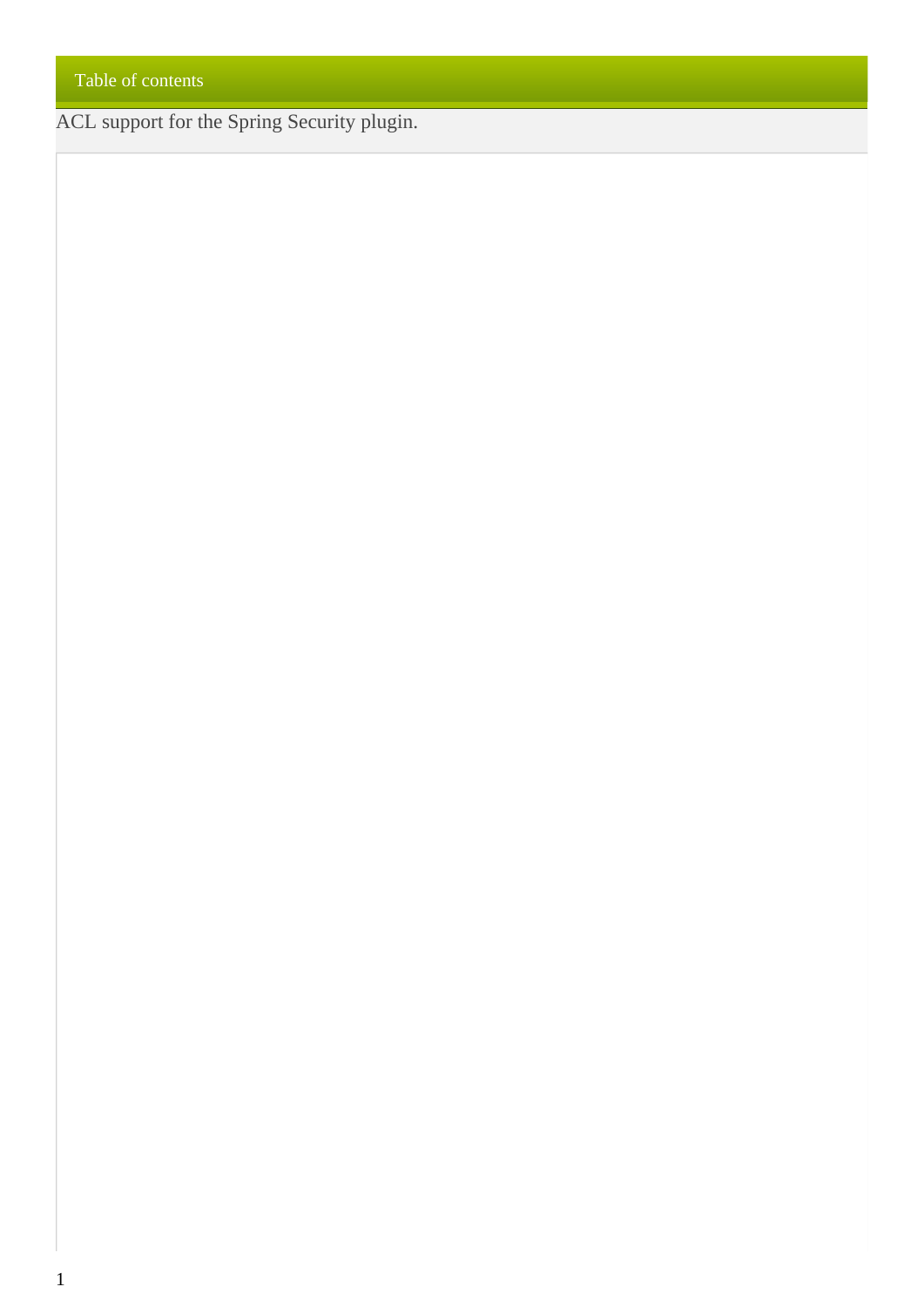# **Spring Security ACL - Reference Documentation**

**Authors:** Burt Beckwith **Version:** 1.1.1

## **Table of Contents**

- **1** Introduction
	- **1.1** History
- **2** Usage
	- **2.1** Securing Service Methods
	- **2.2** Working with ACLs
	- **2.3** Domain Classes
	- **2.4** Configuration
	- **2.5** Run-As Authentication Replacement
	- **2.6** Custom Permissions
- **3** Tutorial
- **4** Sample Application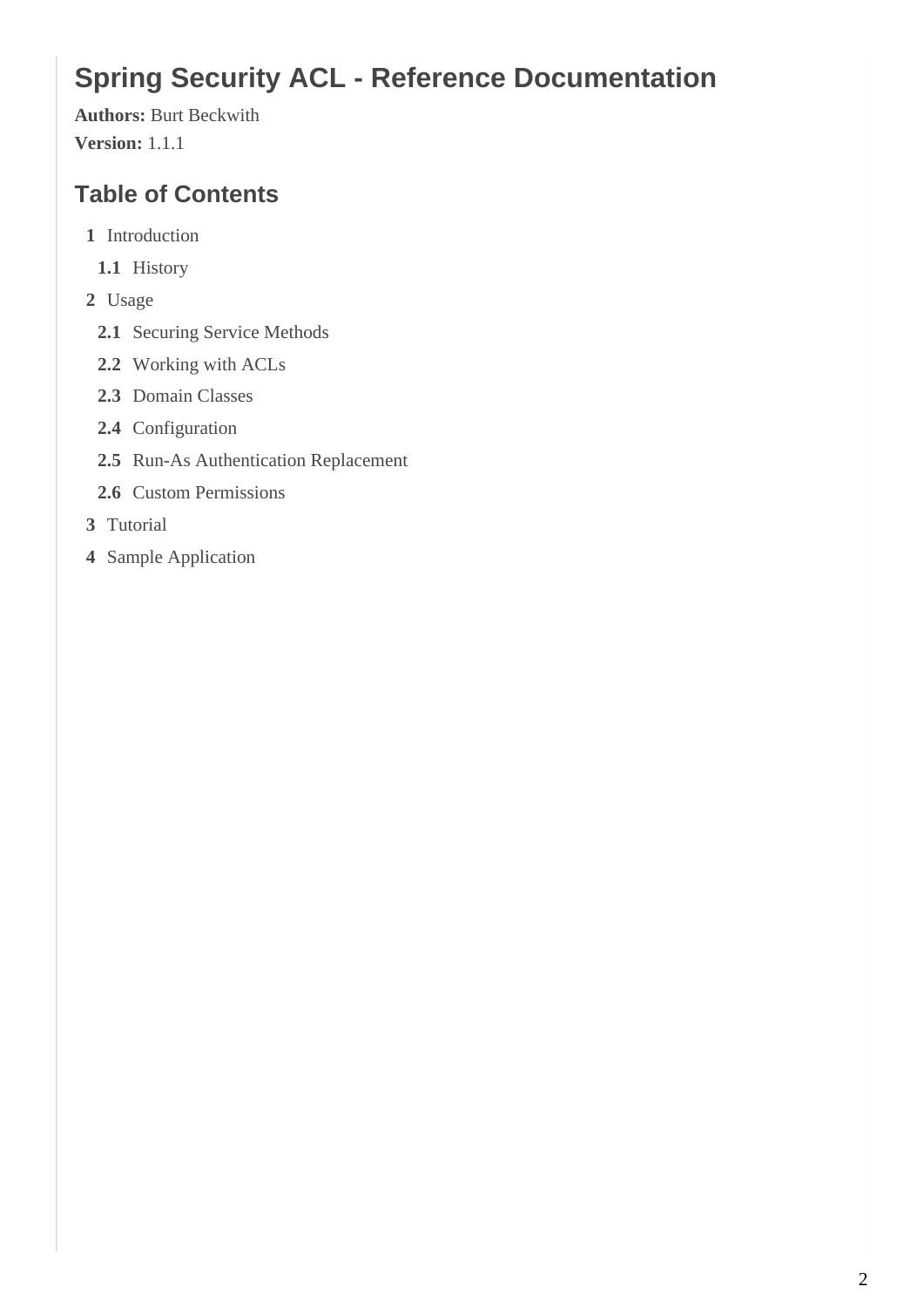# **1 Introduction**

The ACL plugin adds Domain Object Security support to a Grails application that uses Spring Security. depends on the [Spring Security Core plugin](http://grails.org/plugin/spring-security-core).

The core plugin and other extension plugins support restricting access to URLs via rules that include chec user's authentication status, roles, etc. and the ACL plugin extends this by adding support for restricting to individual domain class instances. The access can be very fine-grained and can define which actions of taken on an object - these typically include Read, Create, Write, Delete, and Administer but you're free to whatever actions you like.

To learn about using ACLs in Grails, you can follow *this tutorial* and in addition you can download and complete Grails application that uses the plugin. Installing and running the application are described here.

In addition to this document, you should read the Spring Security documentation [here.](http://static.springsource.org/spring-security/site/docs/3.0.x/reference/domain-acls.html)

## **1.1 History**

#### **History**

- August 20, 2012
	- 1.1.1 release
- February 16, 2011
	- 1.1 release
- February 7, 2011
	- $\bullet$  1.0.2 release
- August 1, 2010
	- $\bullet$  1.0.1 release
- July 27, 2010
	- 1.0 release
- May 22, 2010
	- initial 0.1 release

#### **Authors**

Burt Beckwith

#### **Previous work**

Stephan February did the [first work](http://blog.bruary.net/2008/04/grails-acegi-acl-howto.html) adding ACL support to the [Acegi](http://grails.org/plugin/acegi/) plugin. At the time the plugin was on Acegi 1.0.x and around the same time the plugin was converted to use Spring Security 2.0 and the support wasn't converted to use the new package layout and approach.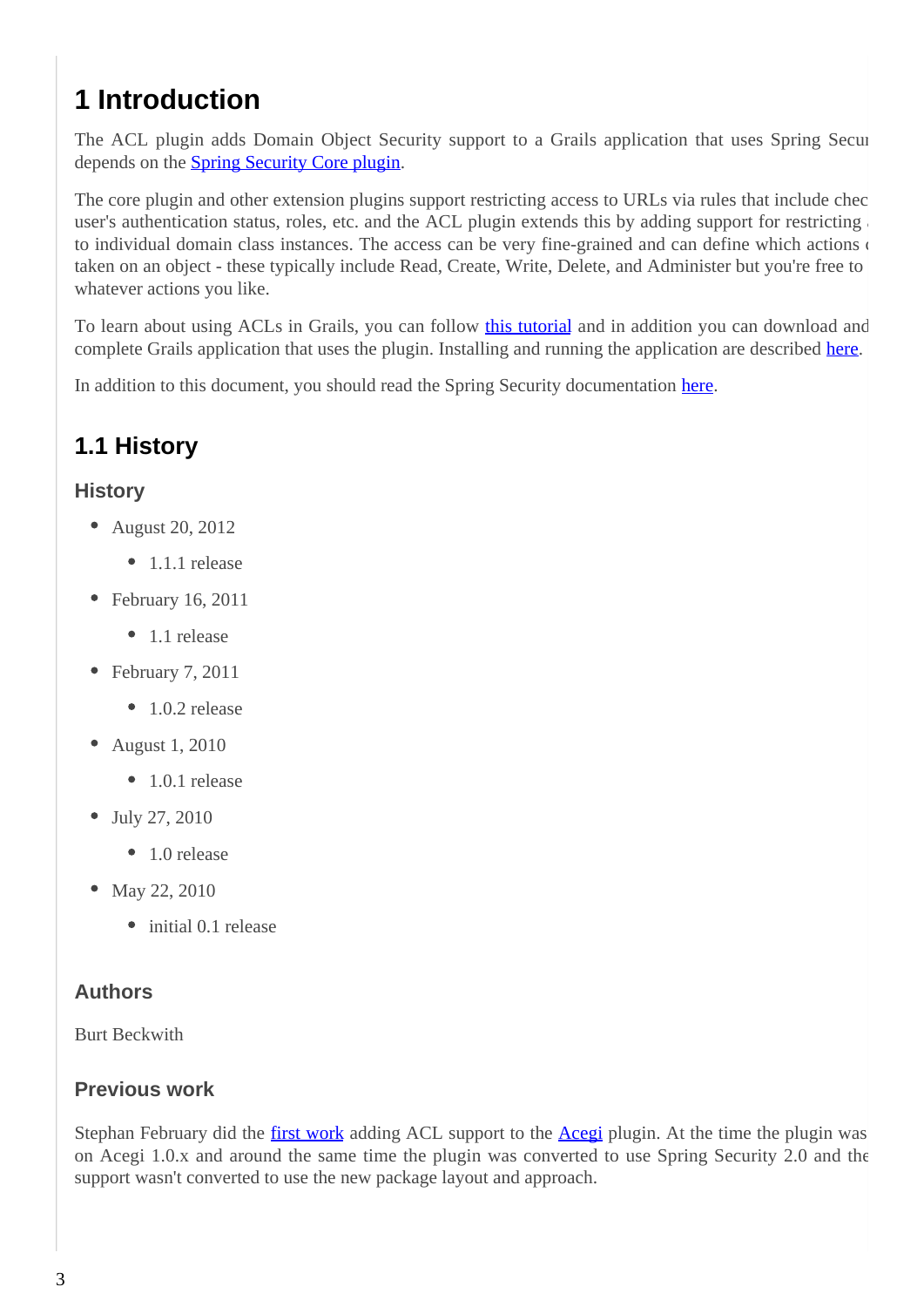Work was done in 2009 to create a GORM-based implementation (the standard Spring Security implement uses JDBC). Around the same time, Phillip Merensky [mentioned on the Grails mailing list](http://grails.1312388.n4.nabble.com/Acegi-Plugin-0-5-1-with-ACL-support-implemented-td1400650.html) that he was working on an implementation. He wrote about his approach [here](http://imagesiteproject.wordpress.com/2009/09/24/integration-of-spring-security-into-grails-plugin-approach-3/) and this was merged in with the other approa never formally released.

This plugin builds on that work but is based on Spring Security 3 and Spring 3.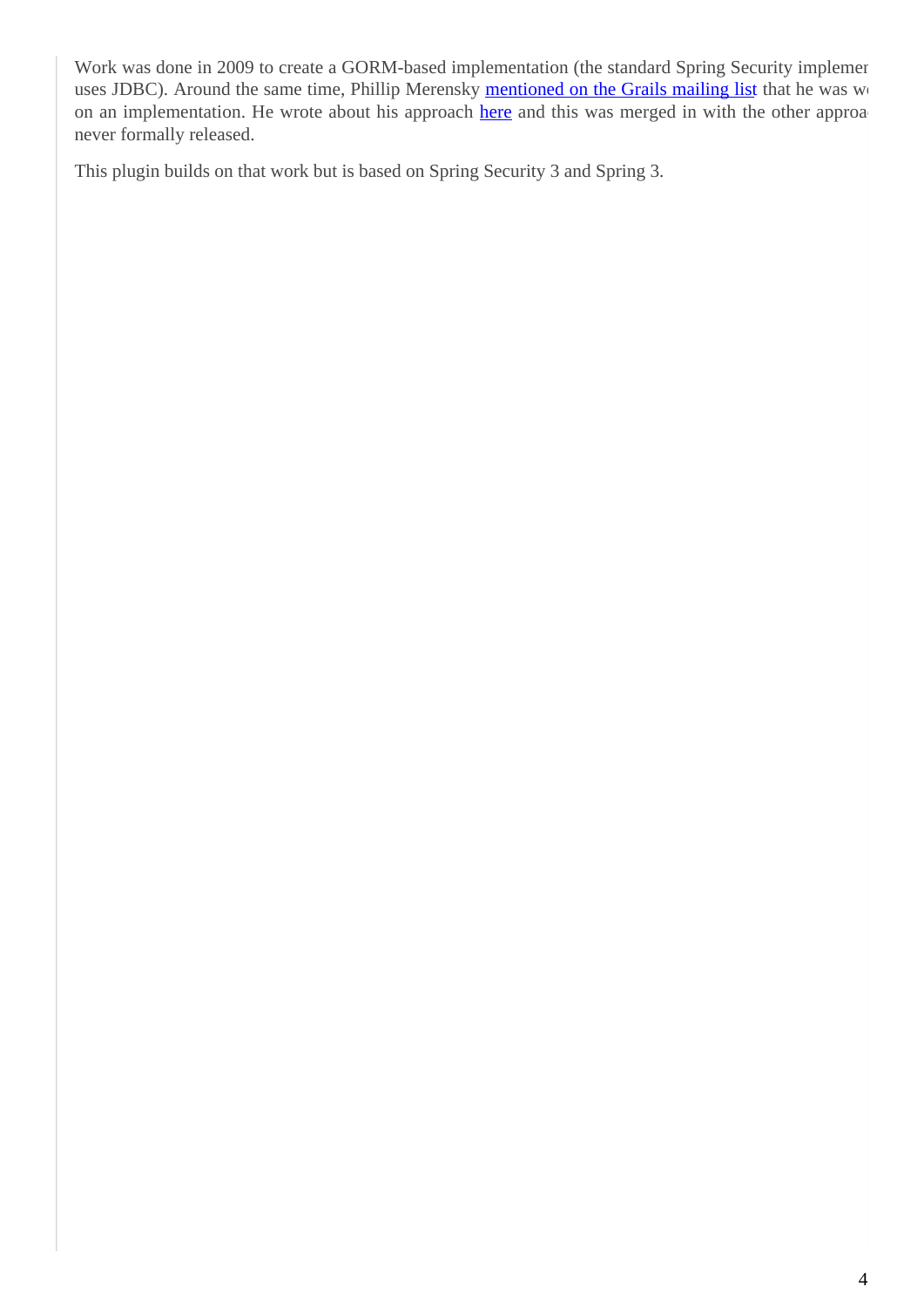# **2 Usage**

### **2.1 Securing Service Methods**

There are two primary use cases for ACL security: determining whether a user is allowed to perform an on an instance before the action is invoked, and restricting access to single or multiple instances after  $m$ are invoked (this is typically implemented by collection filtering). You can call aclUtilService.hasPermission() explicitly, but this tends to clutter your code with security that often has little to do with business logic. Instead, Spring Security provides some convenient annotation are used to wrap your method calls in access checks.

There are four annotations:

- $\bullet$ [@PreAuthorize](http://static.springsource.org/spring-security/site/docs/3.0.x/apidocs/org/springframework/security/access/prepost/PreAuthorize.html)
- [@PreFilter](http://static.springsource.org/spring-security/site/docs/3.0.x/apidocs/org/springframework/security/access/prepost/PreFilter.html)
- [@PostAuthorize](http://static.springsource.org/spring-security/site/docs/3.0.x/apidocs/org/springframework/security/access/prepost/PostAuthorize.html)
- $\bullet$ [@PostFilter](http://static.springsource.org/spring-security/site/docs/3.0.x/apidocs/org/springframework/security/access/prepost/PostFilter.html)

The annotations use security-specific Spring expression language (SpEL) expressions - see the document for the available standard and method expressions.

Here's an example service that manages a Report domain class and uses these annotations and expressions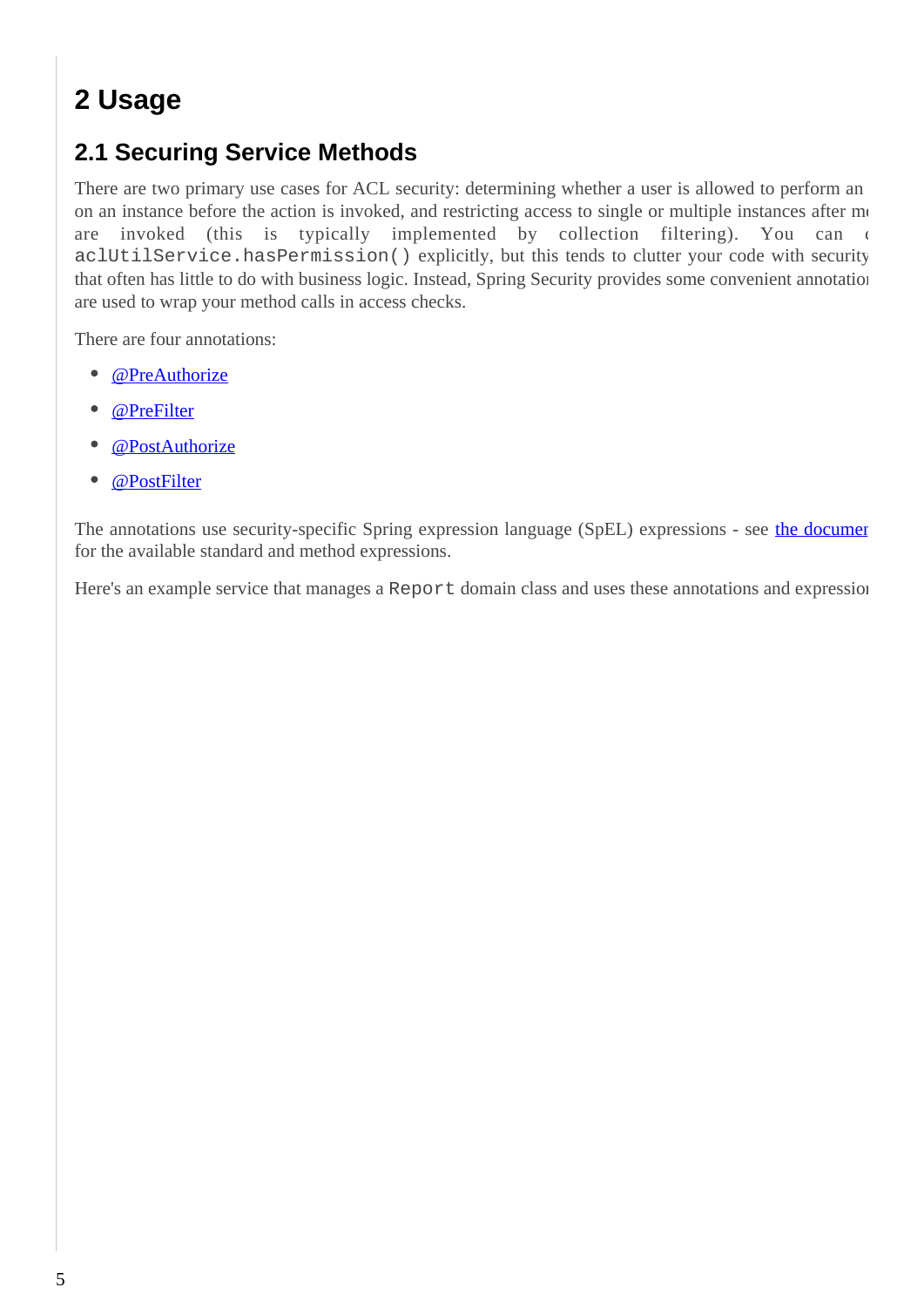```
import org.springframework.security.access.prepost.PostFilter
import org.springframework.security.access.prepost.PreAuthorize
import org.springframework.transaction.annotation.Transactional
import com.yourapp.Report
class ReportService {
static transactional = false
@PreAuthorize("hasPermission(#id, 'com.yourapp.Report', read) or " +
                  "hasPermission(#id, 'com.yourapp.Report', admin)")
    Report getReport(long id) {
      Report.get(id)
    }
@Transactional
    @PreAuthorize("hasRole('ROLE_USER')")
    Report createReport(params) {
      Report report = new Report(params)
      report.save()
      report
    }
@PreAuthorize("hasRole('ROLE_USER')")
    @PostFilter("hasPermission(filterObject, read) or " +
                "hasPermission(filterObject, admin)")
    List getAllReports(params = [:]) {
      Report.list(params)
    }
@Secured(['ROLE_USER', 'ROLE_ADMIN'])
    String getReportName(long id) {
      Report.get(id).name
    }
@Transactional
    @PreAuthorize("hasPermission(#report, write) or " +
                  "hasPermission(#report, admin)")
    Report updateReport(Report report, params) {
      report.properties = params
      report.save()
      report
    }
@Transactional
    @PreAuthorize("hasPermission(#report, delete) or " +
                  "hasPermission(#report, admin)")
    void deleteReport(Report report) {
      report.delete()
    }
}
```
The configuration specifies these rules: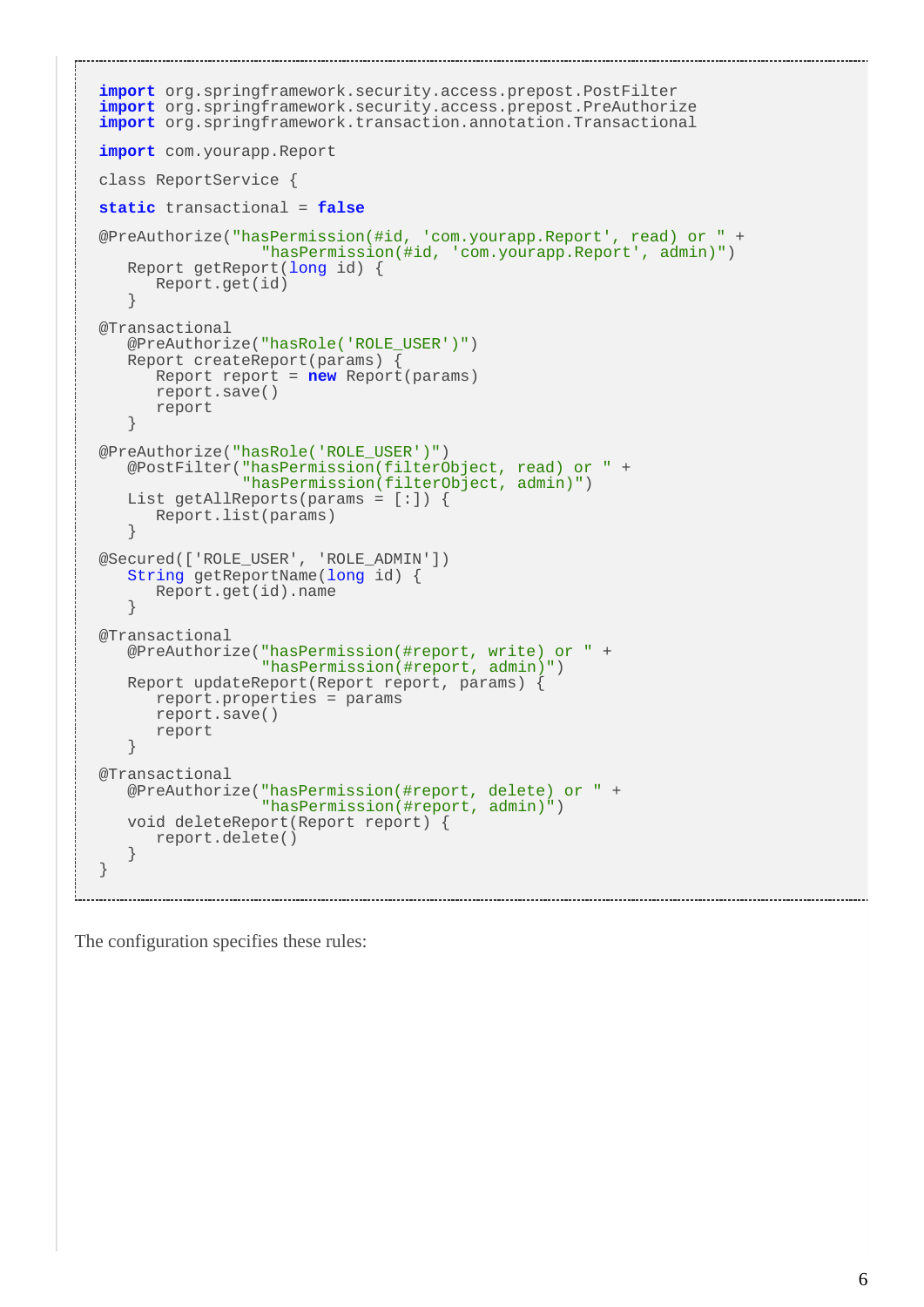- getReport requires that the authenticated user have BasePermission.READ BasePermission.ADMIN for the instance
- createReport requires ROLE\_USER
- getAllReports requires ROLE\_USER and will have elements removed from the returned Lis the user doesn't have an ACL grant for; the user must have BasePermission.REAI BasePermission.ADMIN for each element in the list; elements that don't have access granted v removed
- getReportName requires that the authenticated user have either ROLE\_USER or ROLE\_ADMIN ( ACL rules)
- updateReport has no role restrictions but must satisfy the requirements of aclReportWriteVoter voter (which has the ACL REPORT WRITE config attribute), BasePermission.ADMINISTRATION or BasePermission.WRITE
- deleteReport has no role restrictions but must satisfy the requirements of aclReportDeleteVoter voter (which has the ACL\_REPORT\_DELETE config attribute). BasePermission.ADMINISTRATION or BasePermission.DELETE

### **2.2 Working with ACLs**

#### **Suggested application changes**

To properly display access denied exceptions (e.g. when a user tries to perform an action but doesn't l grant authorizing it), you should create a mapping in grails-app/conf/UrlMappings.groov error code 403. In addition, it's possible to trigger a [NotFoundException](http://static.springsource.org/spring-security/site/docs/3.0.x/apidocs/org/springframework/security/acls/model/NotFoundException.html) which will create an error 50 should be treated like a 403 error, so you should add mappings for these conditions:

```
import org.springframework.security.access.AccessDeniedException
import org.springframework.security.acls.model.NotFoundException
class UrlMappings {
static mappings = {
       "/$controller/$action?/$id?"{
         constraints {}
 }
"/"(view:"/index")
"403"(controller: "errors", action: "error403")
 "500"(controller: "errors", action: "error500")
 "500"(controller: "errors", action: "error403",
             exception: AccessDeniedException)
       "500"(controller: "errors", action: "error403",
            exception: NotFoundException)
    }
}
```
These depend on an ErrorsController: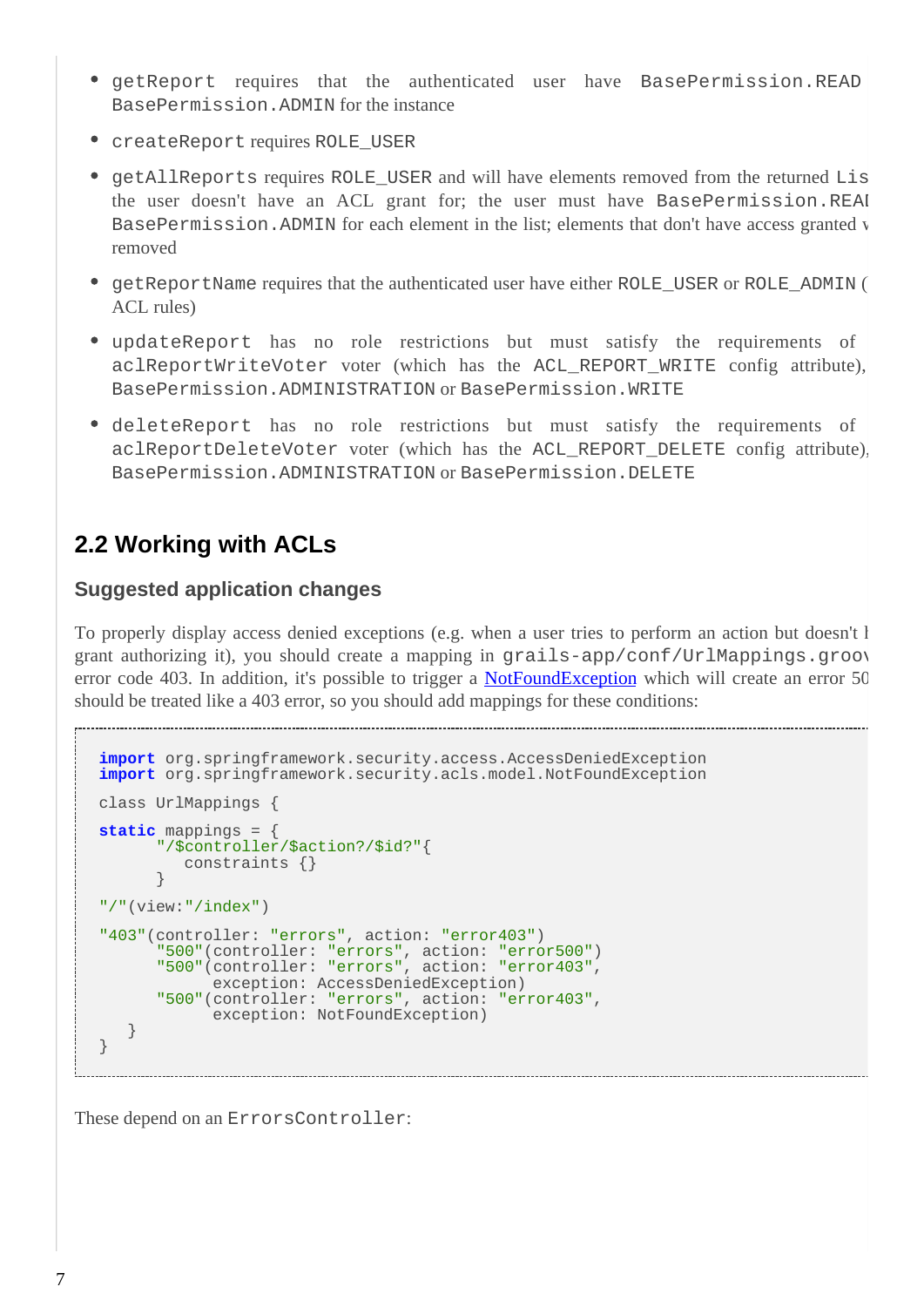```
package com.yourcompany.yourapp
import grails.plugins.springsecurity.Secured
@Secured(['permitAll'])
class ErrorsController {
def error403 = \{\}def error500 = {
       render view: '/error'
    }
}
```
and a grails-app/views/errors/error403.gsp similar to this:

```
<html>
<head>
<title>Access denied!</title>
<meta name='layout' content='main' />
</head>
<body>
<h1>Access Denied</h1>
<p>We're sorry, but you are not authorized to
   perform the requested operation.</p>
</body>
</html>
```
#### **actionSubmit**

Grails has a convenient feature where it supports multiple submit actions per form via  $\leq g:$  actionSubmit> tag. This is done by posting to the index action but with a special parameter indicates which action to invoke. This is a problem in general for security since any URL rules for edit, or save, etc. will be bypassed. It's an even more significant issue with ACLs because of the way that the denied exception interacts with the  $actionSubmit processing$ . If you don't make any adjustments for your users will see a blank page when they attempt to submit a form and the action is disallowed. The solu to remove action Submit buttons and replace them with regular submit buttons. This requires one for button, and without adjusting the CSS the buttons will look differently than if they were inactionSubmit buttons, but that is fixable with the appropriate CSS changes.

It's simple to adjust the action Submit buttons and you'll need to change them in show.gsp edit.gsp; list.gsp and show.gsp don't need any changes. In show.gsp, replace the two actionSub buttons with these two forms (maintain the g:message tags; the strings are hard-coded here to reduce clutter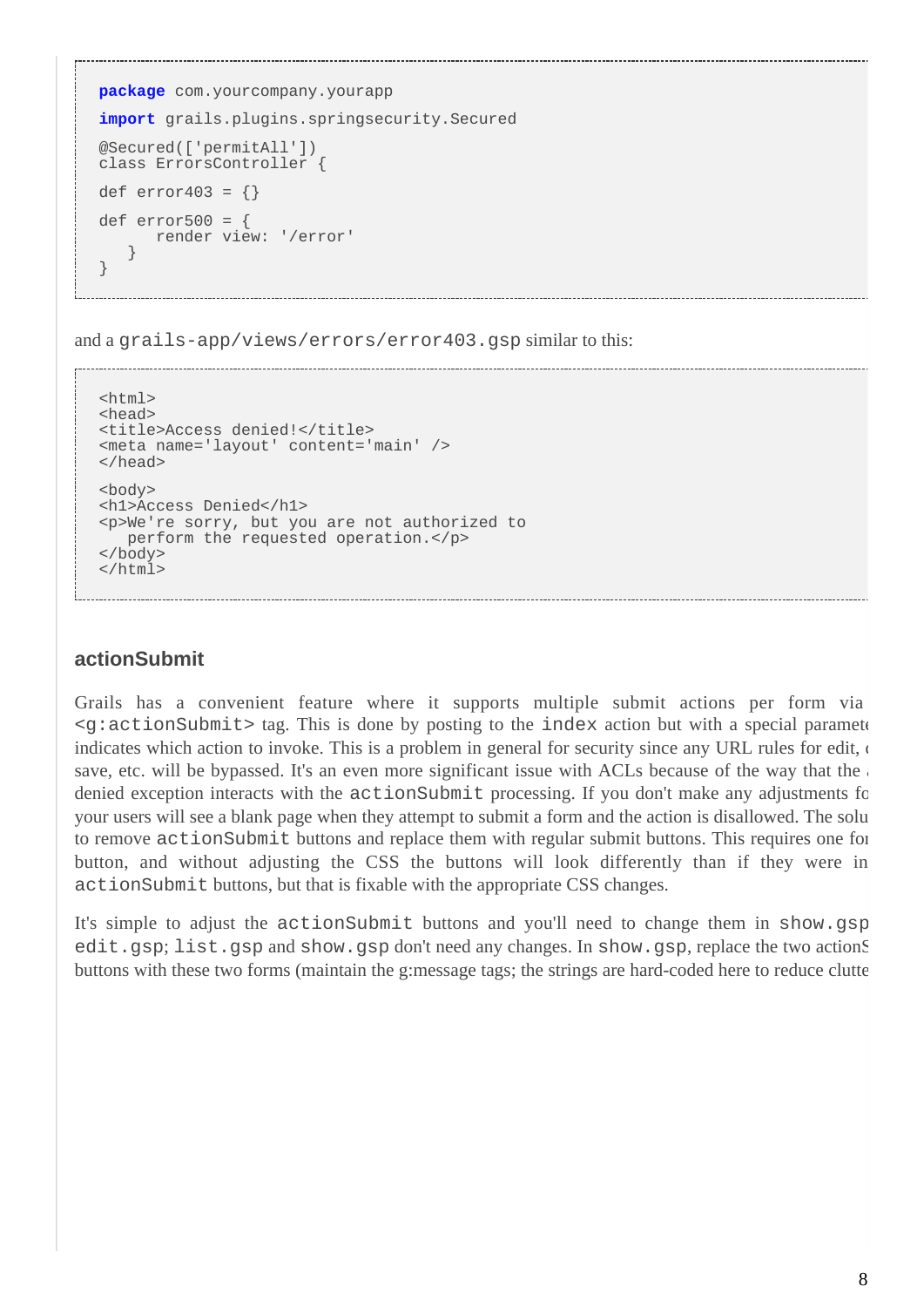```
<div class="buttons">
    <g:form action='edit'>
       <g:hiddenField name="id" value="${reportInstance?.id}" />
       <span class="button">
          <g:submitButton class="edit" name="Edit" />
      </span>
   </g:form>
    <g:form action='delete'>
       <g:hiddenField name="id" value="${reportInstance?.id}" />
       <span class="button">
          <g:submitButton class="delete" name="Delete"
                           onclick="return confirm('Are you sure?');" />
       </span>
   </g:form>
</div>
```
In edit.gsp, change the <form> tag to

```
<g:form action='update'>
```
and convert the update button to a regular submit button:

```
<div class="buttons">
    <span class="button">
       <g:submitButton class="save" name="Update" />
    </span>
</div>
```
and move the delete button out of the form into its own form just below the main form:

```
<g:form action='delete'>
   <g:hiddenField name="id" value="${reportInstance?.id}" />
    <div class="buttons">
       <span class="button">
          <g:submitButton class="delete" name="Delete"
                           onclick="return confirm('Are you sure?');" />
       </span>
   </div>
</g:form>
```
## **2.3 Domain Classes**

The plugin uses domain classes to manage database state. Ordinarily the database structure isn't a important, but to be compatible with the traditional JDBC-based Spring Security code, the domain classes configured to generate the table and column names that are used there.

The plugin classes related to persistence use these classes, so they're included in the plugin but c overridden by running the s2-create-acl-domains script.

As you can see, the database structure is highly normalized.

#### **AclClass**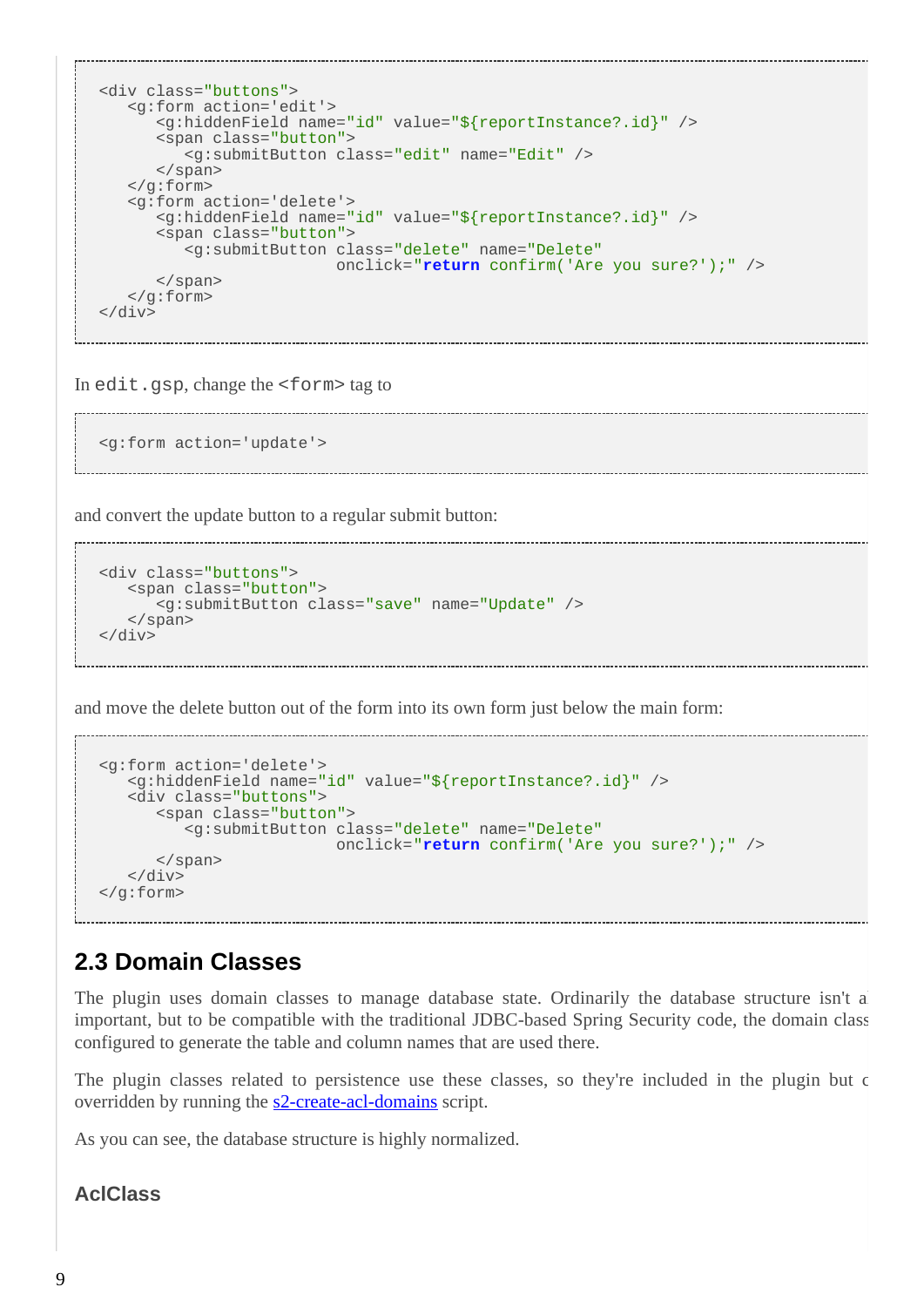The AclClass domain class contains entries for the names of each application domain class that associated permissions:

```
class AclClass {
String className
@Override
   String toString() {
       "AclClass id $id, className $className"
 }
static mapping = {
      className column: 'class'
       version false
    }
static constraints = {
       className unique: true
    }
}
```
#### **AclSid**

The AclSid domain class contains entries for the names of grant recipients (a principal or authority - SII acronym for "security identity"). These are typically usernames (where principal is true) but can also GrantedAuthority (role name, where principal is false). When granting permissions to a rol user with that role receives that permission:

```
class AclSid {
String sid
   boolean principal
@Override
   String toString() {
      "AclSid id $id, sid $sid, principal $principal"
    }
static mapping = {
       version false
 }
static constraints = {
     principal unique: 'sid'
    }
}
```
### **AclObjectIdentity**

The AclObjectIdentity domain class contains entries representing individual domain class ins (OIDs). It has a field for the instance id ( $objectId$ ) and domain class ( $aclClass$ ) that uniquely identify instance. In addition there are optional nullable fields for the parent OID (parent) and owner (own There's also a flag (entriesInheriting) to indicate whether ACL entries can inherit from a parent A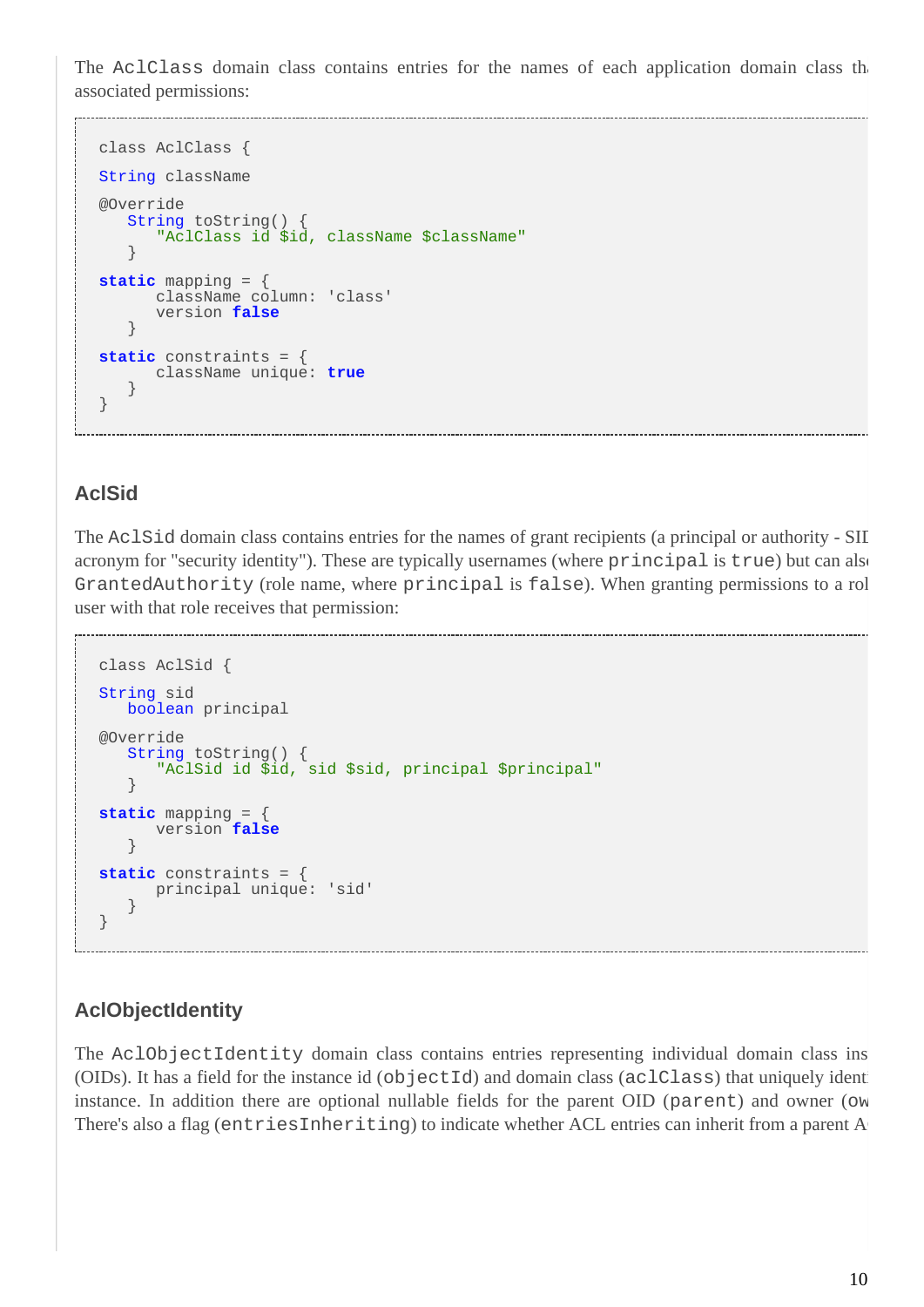```
class AclObjectIdentity extends AbstractAclObjectIdentity {
Long objectId
@Override
   String toString()
       "AclObjectIdentity id $id, aclClass $aclClass.className, " +
       "objectId $objectId, entriesInheriting $entriesInheriting"
    }
static mapping = {
      version false
      aclClass column: 'object_id_class'
 owner column: 'owner_sid'
 parent column: 'parent_object'
       objectId column: 'object_id_identity'
    }
static constraints = {
      objectId unique: 'aclClass'
 }
}
```
AclObjectIdentity actually extends a base class, AbstractAclObjectIdentity:

```
abstract class AbstractAclObjectIdentity {
AclClass aclClass
    AclObjectIdentity parent
    AclSid owner
    boolean entriesInheriting
static constraints = {
      parent nullable: true
       owner nullable: true
    }
}
```
By default it's assumed that domain classes have a numeric primary key, but that's not required. So the default implementation has a Long objectId field, but if you want to support other types of ids you can change field and retain the other standard functionality from the base class.

### **AclEntry**

Finally, the AclEntry domain class contains entries representing grants (or denials) of a permission object instance to a recipient. The aclObjectIdentity field references the domain class instance (sin instance can have many granted permissions). The sid field references the recipient. The granting determines whether the entry grants the permission (true) or denies it (false). The aceOrder specifies the position of the entry, which is important because the entries are evaluated in order and the first matching entry determines whether access is allowed. auditSuccess and auditFailure dete whether to log success and/or failure events (these both default to false).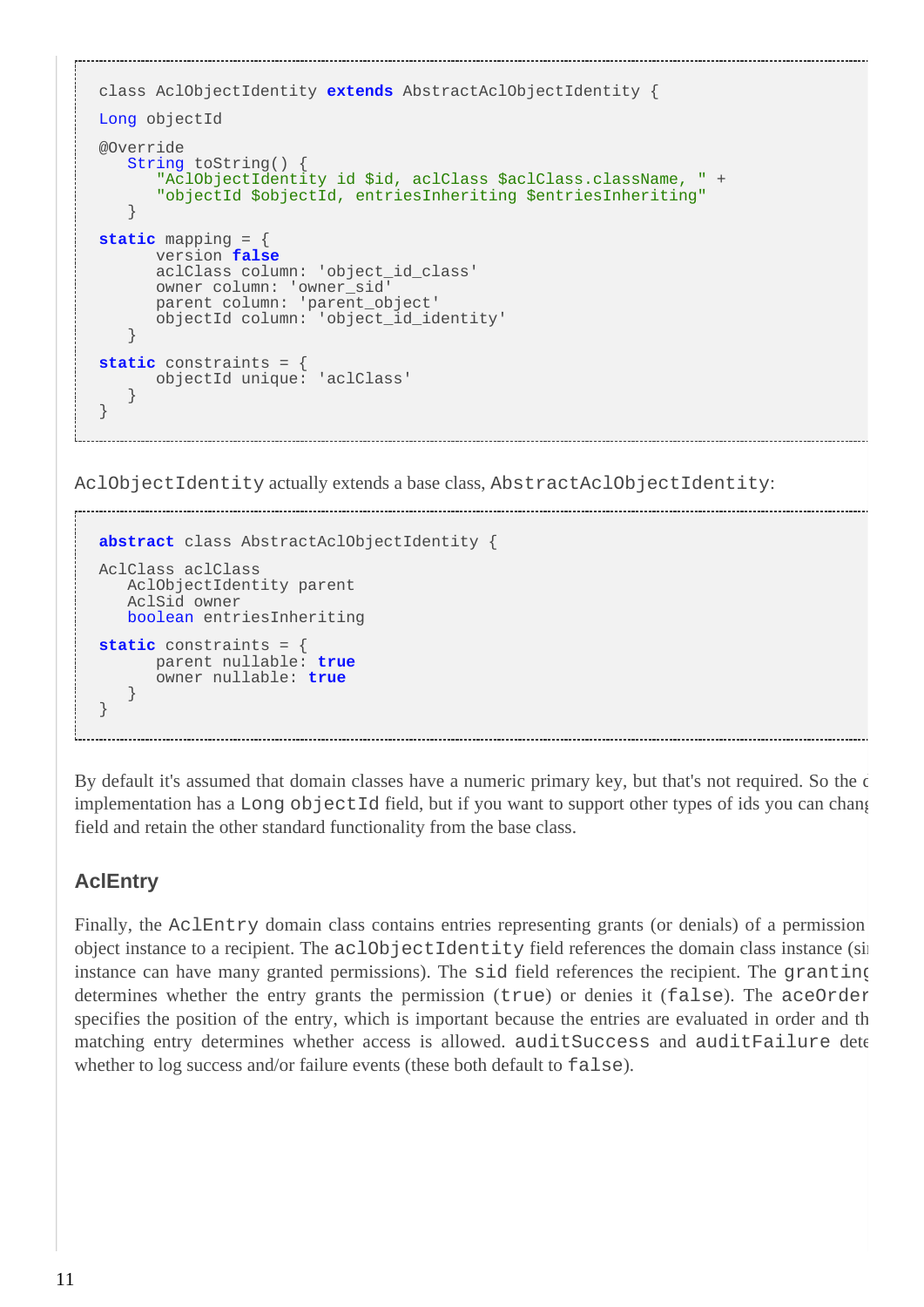The mask field holds the permission. This can be a source of confusion because the name (and the Spring) Security documentation) indicates that it's a bit mask. A value of 1 indicates permission A, a value of 2 indicates permission B, a value of 4 indicates permission C, a value of 8 indicates permission D, etc. So you would that a value of 5 would indicate a grant of both permission A and C. Unfortunately this is not the case. The [CumulativePermissio](http://static.springsource.org/spring-security/site/docs/3.0.x/apidocs/org/springframework/security/acls/domain/CumulativePermission.html)n class that supports this, but the standard classes don't support  $AclImpl.isGranted()$  checks for  $==$  rather than using  $|$  (bitwise or) so a combined entry would match). So rather than grouping all permissions for one recipient on one instances into a bit mask, you create individual records for each. This will be addressed in Spring Security 3.1 however.

```
class AclEntry {
AclObjectIdentity aclObjectIdentity
   int aceOrder
   AclSid sid
   int mask
    boolean granting
    boolean auditSuccess
   boolean auditFailure
@Override
   String toString()
       "AclEntry id $id, aceOrder $aceOrder, mask $mask, " +
       "granting $granting, aclObjectIdentity $aclObjectIdentity"
    }
static mapping = {
       version false
       sid column: 'sid'
       aclObjectIdentity column: 'acl_object_identity'
    }
static constraints = {
       aceOrder unique: 'aclObjectIdentity'
    }
}
```
### **2.4 Configuration**

Creating, editing, or deleting permissions requires an authenticated user. In most cases if the authenticate is the owner of the ACL then access is allowed, but granted roles also affect whether access is allowed. default required role is ROLE\_ADMIN for all actions, but this can be configured grails-app/conf/Config.groovy. This table summarizes the attribute names and the corresponding actions that are allowed for it:

| <b>Attribute</b>                                                          | Affected methods                                                                                                                              |
|---------------------------------------------------------------------------|-----------------------------------------------------------------------------------------------------------------------------------------------|
| grails.plugins.springsecurity.<br>acl.authority.<br>modifyAuditingDetails | AuditableAcl.updateAuditing()                                                                                                                 |
| grails.plugins.springsecurity.<br>acl.authority.changeOwnership           | OwnershipAcl.setOwner()                                                                                                                       |
| grails.plugins.springsecurity.<br>acl.authority.<br>changeAclDetails      | MutableAcl.deleteAce(),<br>MutableAcl.insertAce(),<br>MutableAcl.setEntriesInheriting(),<br>MutableAcl.setParent(),<br>MutableAcl.updateAce() |

You can leave the attributes set to ROLE\_ADMIN or change them to have separate values, e.g.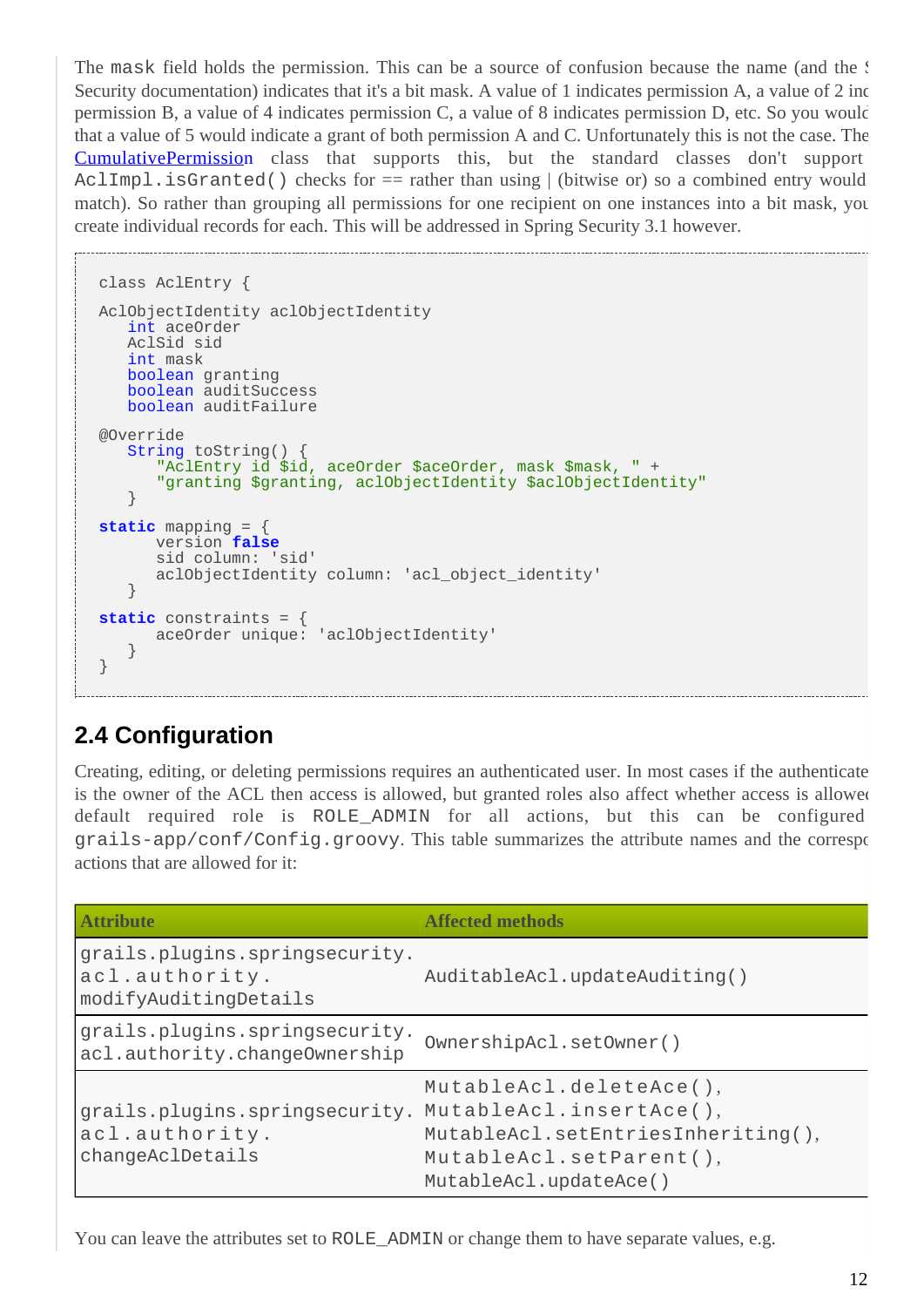```
grails.plugins.springsecurity.acl.authority.
        modifyAuditingDetails = 'ROLE_ACL_MODIFY_AUDITING'
grails.plugins.springsecurity.acl.authority.
         changeOwnership = 'ROLE_ACL_CHANGE_OWNERSHIP'
grails.plugins.springsecurity.acl.authority.
        changeAclDetails = 'ROLE_ACL_CHANGE_DETAILS'
```
#### **Run-As Authentication Replacement**

There are also two options to configure **[Run-As Authentication Replacement](http://static.springsource.org/spring-security/site/docs/3.0.x/reference/runas.html)**:

| <b>Attribute</b>                            | <b>Meaning</b>                                                                                                                                                              |
|---------------------------------------------|-----------------------------------------------------------------------------------------------------------------------------------------------------------------------------|
| grails.plugins.springsecurity.<br>useRunAs  | change to true to enable; defaults to false                                                                                                                                 |
| grails.plugins.springsecurity.<br>runAs.key | a shared key between the two standard implementation class<br>used to verify that a third party hasn't created a token fo<br>user; should be changed from its default value |

Example:

```
grails.plugins.springsecurity.useRunAs = true
grails.plugins.springsecurity.runAs.key = 'your run-as key'
```
### **2.5 Run-As Authentication Replacement**

Although not strictly related to ACLs, the plugin implements [Run-As Authentication Replacemen](http://static.springsource.org/spring-security/site/docs/3.0.x/reference/runas.html)t sin related to method security in general. This feature is similar to the Switch User feature of the Spring Security Core plugin, but instead of running as another user until you choose to revert to your original Authentication, the temporary authentication switch only lasts for one method invocation.

For example, in this service someMethod() requires that the authenticated user have ROLE\_ADMIN ar also be granted ROLE\_RUN\_AS\_SUPERUSER for the duration of the method only:

```
class SecureService {
@Secured(['ROLE_ADMIN', 'RUN_AS_SUPERUSER'])
   def someMethod() {
 …
    }
}
```
### **2.6 Custom Permissions**

By default there are 5 permissions available from the org.springframework.security.acls.domain.BasePermission class: READ, WRI CREATE, DELETE, and ADMINISTRATION. You can also add your own permissions if these aren't sufficient.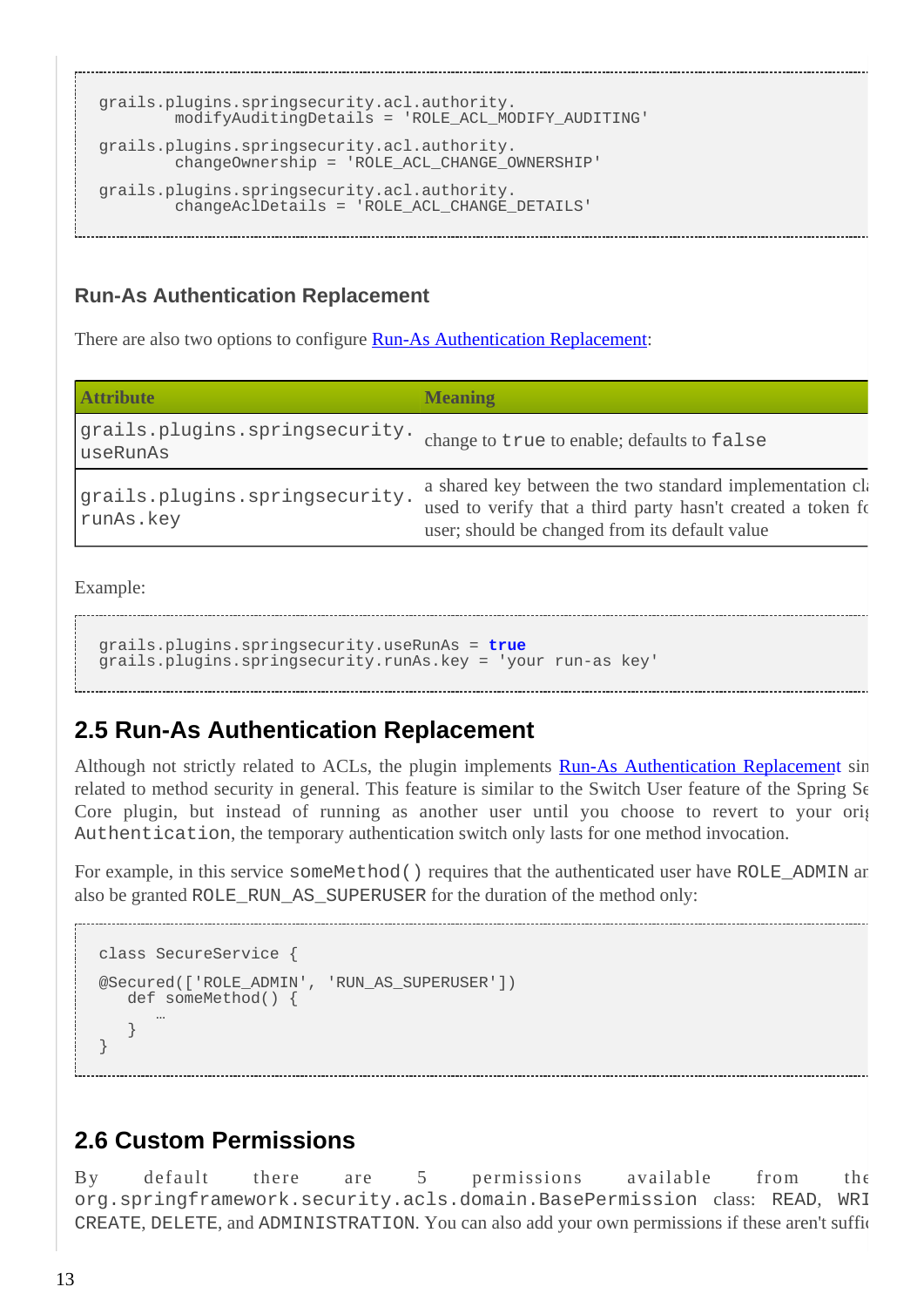The easiest approach is to create a subclass of org.springframework.security.acls.domain.BasePermission and add your new permissions there. This way you retain the default permissions and can use them if you need. For example, here's a subclass that adds a new APPROVE permission:

```
package com.mycompany.myapp;
import org.springframework.security.acls.domain.BasePermission;
import org.springframework.security.acls.model.Permission;
public class MyPermission extends BasePermission {
public static final Permission APPROVE = new MyPermission(1 << 5, 'V');
protected MyPermission(int mask) {
       super(mask);
    }
protected MyPermission(int mask, char code) {
      super(mask, code);
    }
}
```
It sets the mask value to 32 ( $1 \ll 5$ ) since the values up to 16 are defined in the base class.

To use your class instead of the default, specify it in with t grails.plugins.springsecurity.acl.permissionClass attribute either as a Class or a! for example

```
import com.mycompany.myapp.MyPermissions
…
grails.plugins.springsecurity.acl.permissionClass = MyPermissions
```
or

```
grails.plugins.springsecurity.acl.permissionClass =
'com.mycompany.myapp.MyPermissions'
```
You can also override the aclPermissionFactory bean in grails-app/conf/spring/resources.groovy, keeping the org.springframework.security.acls.domain.DefaultPermissionFactory class but passing your class as the constructor argument to keep it from defaulting to BasePermission, or do  $\epsilon$ complex override to more fully reconfigure the behavior:

```
import org.springframework.security.acls.domain.DefaultPermissionFactory
import com.mycompany.myapp.MyPermission
beans = \{ aclPermissionFactory(DefaultPermissionFactory, MyPermission)
}
```
Once this is done you can use the permission like any other, specifying its quoted lowercase name expression, e.g.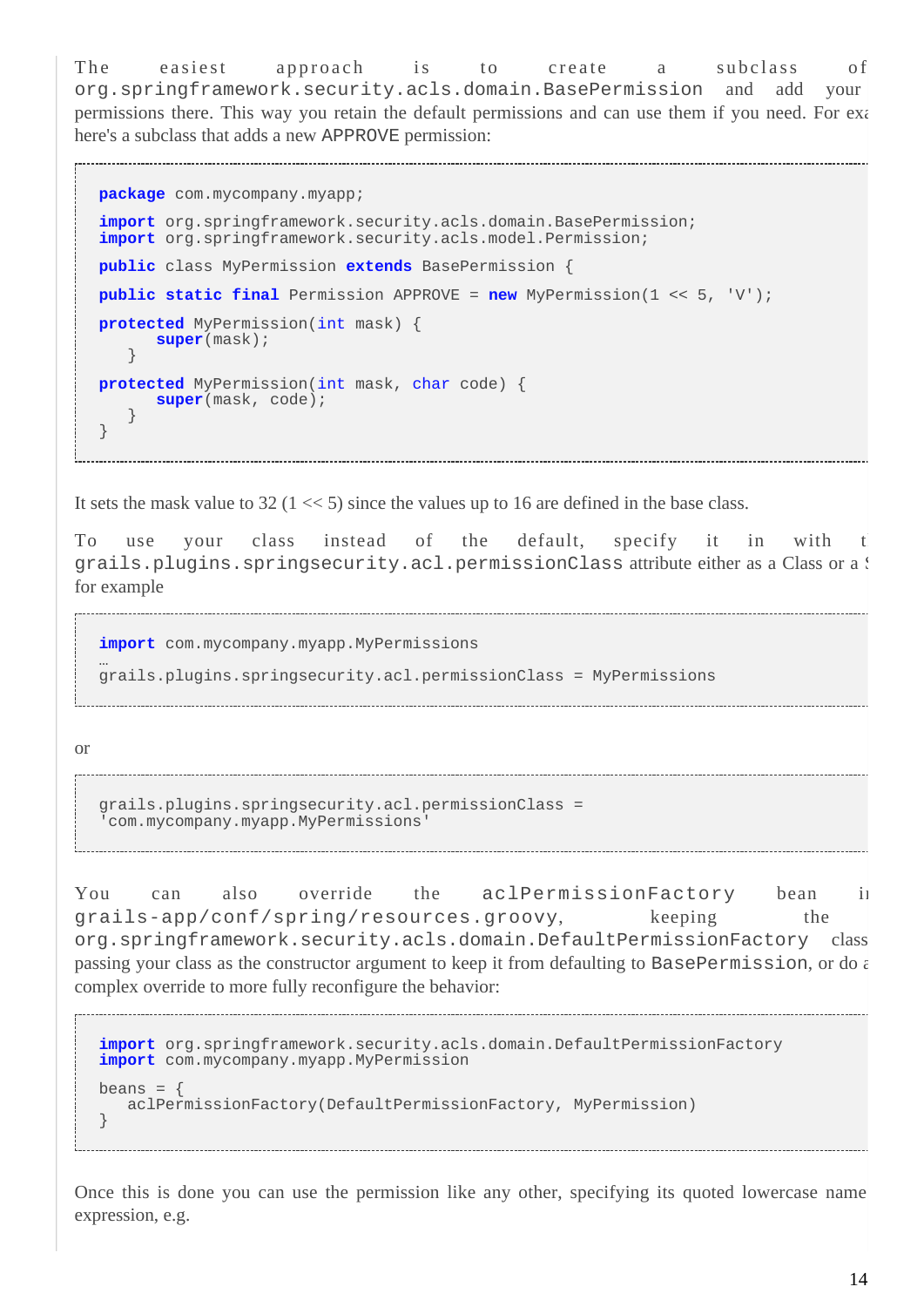```
@PreAuthorize("hasPermission(#id, 'com.testacl.Report', 'approve')")
Report get(long id) {
  Report.get id
}
```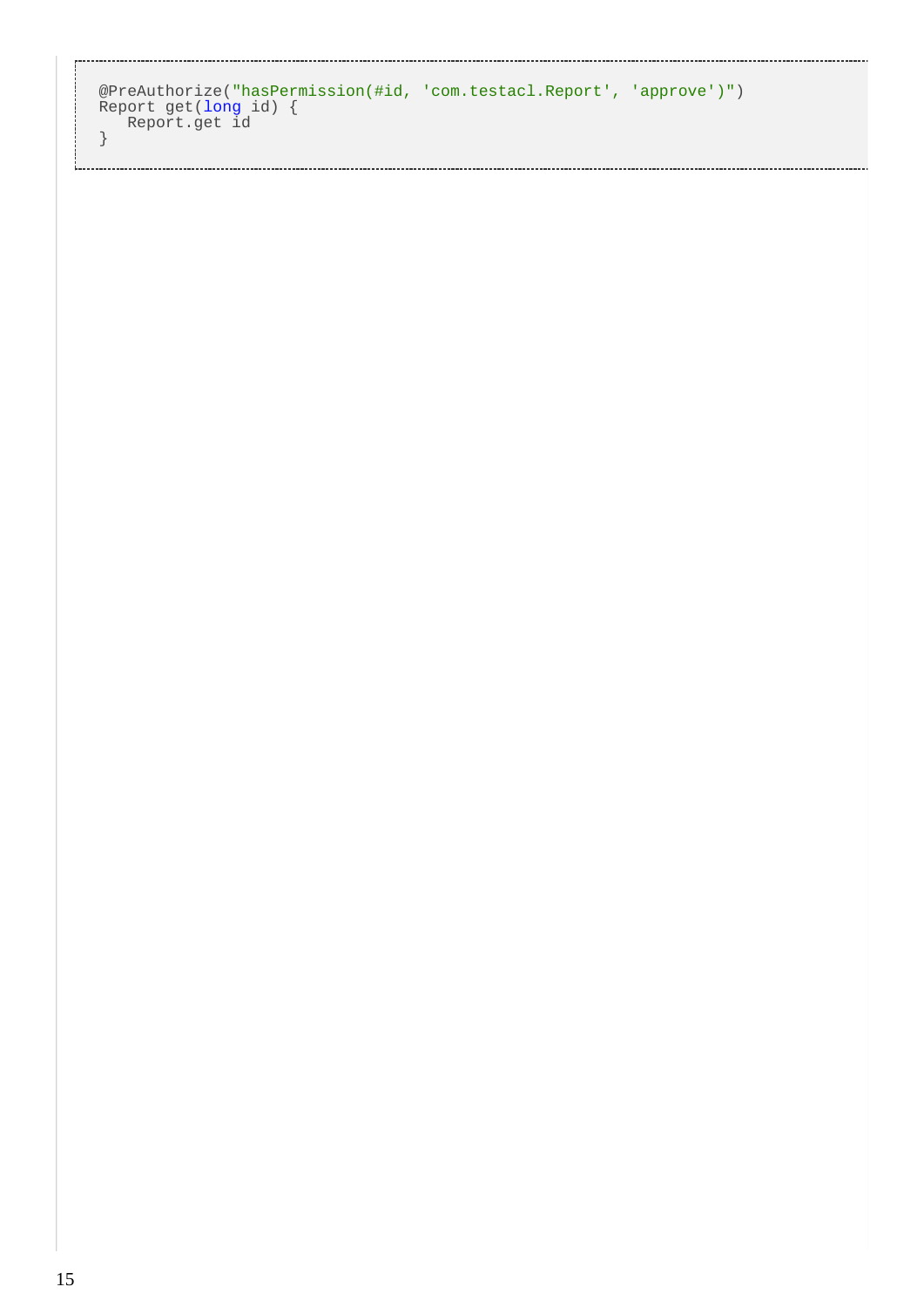# **3 Tutorial**

First create a test application:

```
$ grails create-app acltest
$ cd acltest
```
Install the plugin:

```
$ grails install-plugin spring-security-acl
```
This will install the **[Spring Security Co](http://grails.org/plugin/spring-security-core)re** plugin, so you'll need to configure that by running s2-quickstart script:

\$ grails s2-quickstart com.testacl User Role

The ACL support uses domain classes but to allow customizing the domain classes (e.g. to enable Hib 2nd-level caching) there's a script that copies the domain classes into your applicat  $s2$ -create-acl-domains. This script is run when the plugin is installed (otherwise the plugin wouldn't compile) but you can run it again to re-create the domain classes:

```
$ grails s2-create-acl-domains
```
Note that you cannot change the domain class names or packages since they're used by the plugin. The d class mappings are configured to generate the same DDL as is required by the standard Spring Security implementation for portability.

We'll need a domain class to test with, so create a Report domain class:

\$ grails create-domain-class com.testacl.Report

and add a name property for testing:

```
package com.testacl
class Report {
    String name
}
```
Next we'll create a service to test ACLs:

\$ grails create-service com.testacl.Report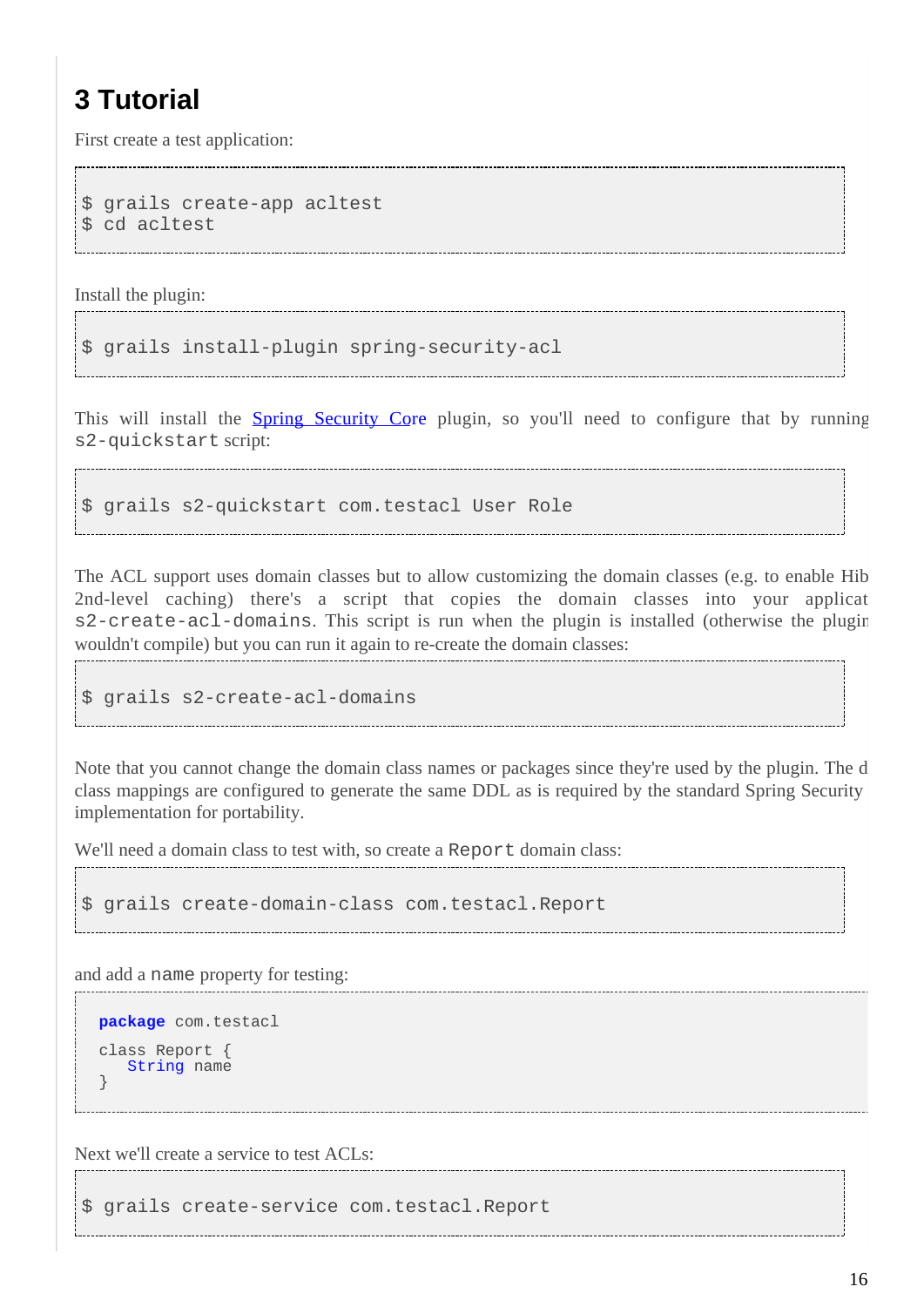and add some methods that work with Reports:

```
package com.testacl
import org.springframework.security.access.prepost.PostFilter
import org.springframework.security.access.prepost.PreAuthorize
import org.springframework.security.acls.domain.BasePermission
import org.springframework.security.acls.model.Permission
import org.springframework.transaction.annotation.Transactional
class ReportService {
static transactional = false
def aclPermissionFactory
 def aclService
 def aclUtilService
    def springSecurityService
void addPermission(Report report, String username, int permission) {
       addPermission report, username,
            aclPermissionFactory.buildFromMask(permission)
    }
@PreAuthorize("hasPermission(#report, admin)")
    @Transactional
    void addPermission(Report report, String username,
                       Permission permission) {
       aclUtilService.addPermission report, username, permission
    }
@Transactional
    @PreAuthorize("hasRole('ROLE_USER')")
    Report create(String name) {
       Report report = new Report(name: name)
       report.save()
// Grant the current principal administrative permission
       addPermission report, springSecurityService.authentication.name,
                     BasePermission.ADMINISTRATION
report
    }
@PreAuthorize("hasPermission(#id, 'com.testacl.Report', read) or " +
                  "hasPermission(#id, 'com.testacl.Report', admin)")
    Report get(long id) {
       Report.get id
 }
@PreAuthorize("hasRole('ROLE_USER')")
    @PostFilter("hasPermission(filterObject, read) or " +
                 "hasPermission(filterObject, admin)")
    List<Report> list(Map params) {
       Report.list params
 }
int count() {
      Report.count()
 }
@Transactional
    @PreAuthorize("hasPermission(#report, write) or " +
                   "hasPermission(#report, admin)")
    void update(Report report, String name) {
       report.name = name
    }
@Transactional
    @PreAuthorize("hasPermission(#report, delete) or " +
                  "hasPermission(#report, admin)")
    void delete(Report report) {
       report.delete()
```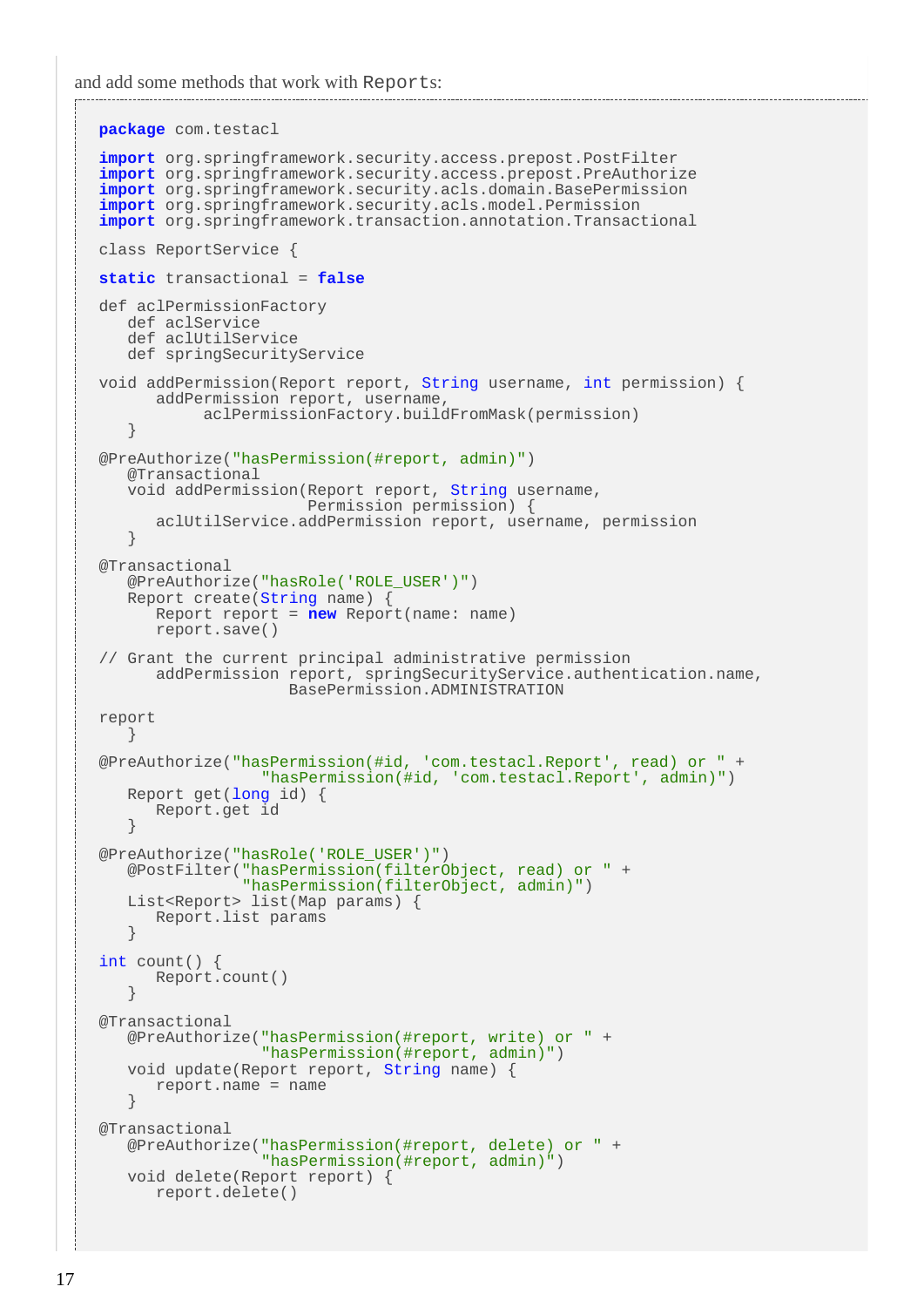```
// Delete the ACL information as well
       aclUtilService.deleteAcl report
    }
@Transactional
    @PreAuthorize("hasPermission(#report, admin)")
    void deletePermission(Report report, String username, Permission permission) {
       def acl = aclUtilService.readAcl(report)
// Remove all permissions associated with this particular
       // recipient (string equality to KISS)
       acl.entries.eachWithIndex { entry, i ->
          if (entry.sid.equals(recipient) &&
                entry.permission.equals(permission)) {
             acl.deleteAce i
 }
 }
aclService.updateAcl acl
    }
}
```
The configuration specifies these rules:

- addPermission requires that the authenticated user have admin permission on the report instance to the report grant a permission to someone else
- create requires that the authenticated user have ROLE\_USER
- get requires that the authenticated user have read or admin permission on the specified Report
- list requires that the authenticated user have ROLE\_USER and read or admin permission or returned Report; instances that don't have granted permissions will be removed from the returned List
- count has no restrictions
- update requires that the authenticated user have write or admin permission on the report instance it
- delete requires that the authenticated user have delete or admin permission on the report instance it
- deletePermission requires that the authenticated user have admin permission on the report in to delete a grant

To test this out we'll need some users; create those and their grants in BootStrap.groovy:

```
import com.testacl.Report
import com.testacl.Role
import com.testacl.User
import com.testacl.UserRole
import static
org.springframework.security.acls.domain.BasePermission.ADMINISTRATION
import static org.springframework.security.acls.domain.BasePermission.DELETE
import static org.springframework.security.acls.domain.BasePermission.READ
import static org.springframework.security.acls.domain.BasePermission.WRITE
import org.springframework.security.authentication.
UsernamePasswordAuthenticationToken
import org.springframework.security.core.authority.AuthorityUtils
import org.springframework.security.core.context.SecurityContextHolder as SCH
class BootStrap {
```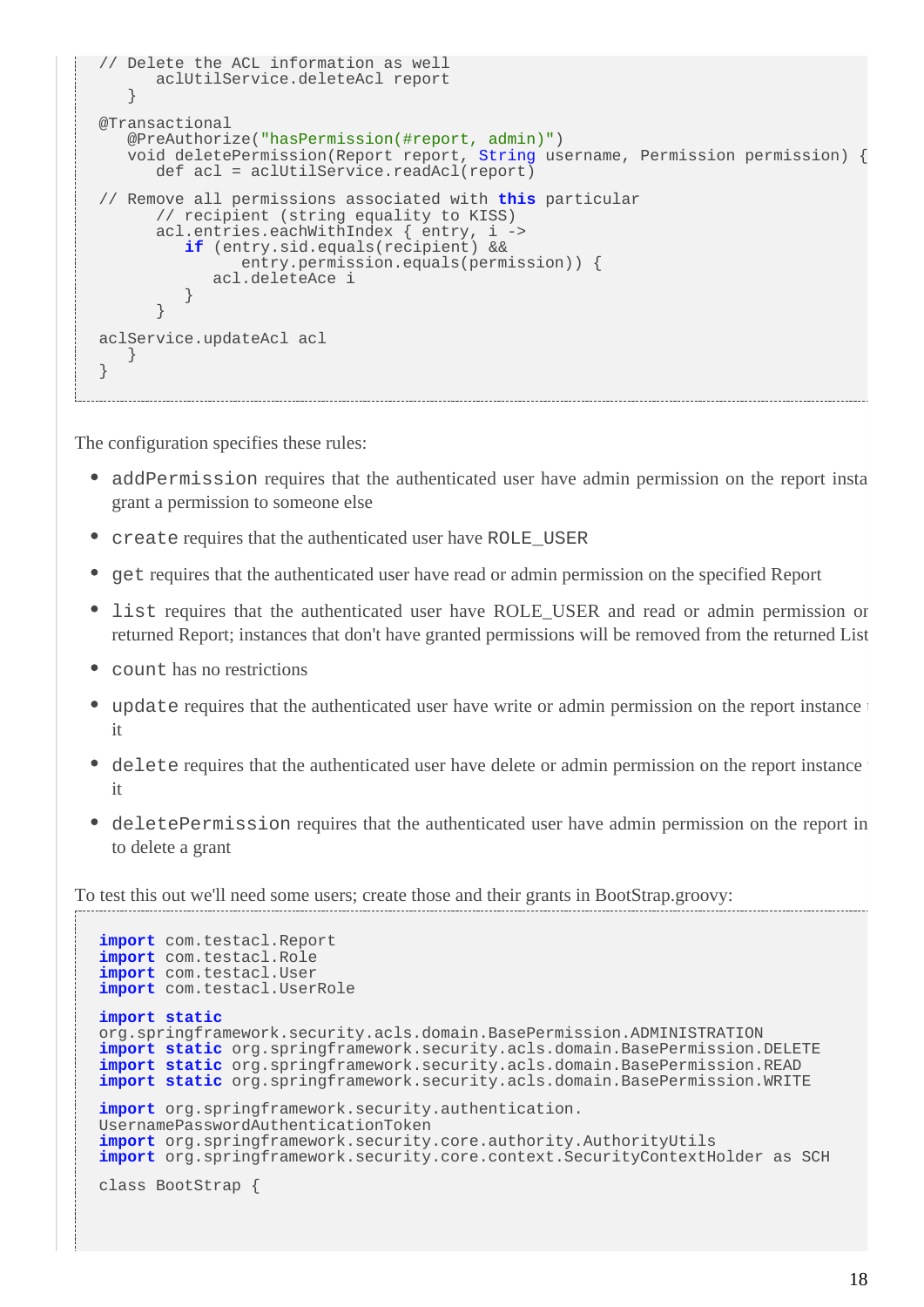```
def aclService
    def aclUtilService
    def objectIdentityRetrievalStrategy
    def sessionFactory
    def springSecurityService
def init = \{ servletContext ->
       createUsers()
       loginAsAdmin()
       grantPermissions()
      sessionFactory.currentSession.flush()
// logout
       SCH.clearContext()
 }
private void loginAsAdmin() {
       // have to be authenticated as an admin to create ACLs
       SCH.context.authentication = new UsernamePasswordAuthenticationToken(
             'admin', 'admin123',
             AuthorityUtils.createAuthorityList('ROLE_ADMIN'))
    }
private void createUsers() {
       def roleAdmin = new Role(authority: 'ROLE_ADMIN').save()
       def roleUser = new Role(authority: 'ROLE_USER').save()
3.times {
         long id = it + 1 def user = new User(username: "user$id", enabled: true,
             password: springSecurityService.encodePassword("password$id")).save()
          UserRole.create user, roleUser
 }
def admin = new User(username: 'admin', enabled: true,
          password: springSecurityService.encodePassword('admin123')).save()
UserRole.create admin, roleUser
       UserRole.create admin, roleAdmin, true
 }
private void grantPermissions() {
       def reports = []
       100.times {
         long id = it + 1 def report = new Report(name: "report$id").save()
          reports << report
          aclService.createAcl(
                objectIdentityRetrievalStrategy.getObjectIdentity(report))
 }
// grant user 1 admin on 11,12 and read on 1-67
       aclUtilService.addPermission reports[10], 'user1', ADMINISTRATION
       aclUtilService.addPermission reports[11], 'user1', ADMINISTRATION
       67.times {
          aclUtilService.addPermission reports[it], 'user1', READ
 }
// grant user 2 read on 1-5, write on 5
       5.times {
          aclUtilService.addPermission reports[it], 'user2', READ
 }
       aclUtilService.addPermission reports[4], 'user2', WRITE
// user 3 has no grants
// grant admin admin on all
       for (report in reports) {
          aclUtilService.addPermission report, 'admin', ADMINISTRATION
 }
// grant user 1 ownership on 1,2 to allow the user to grant
       aclUtilService.changeOwner reports[0], 'user1'
       aclUtilService.changeOwner reports[1], 'user1'
    }
}
```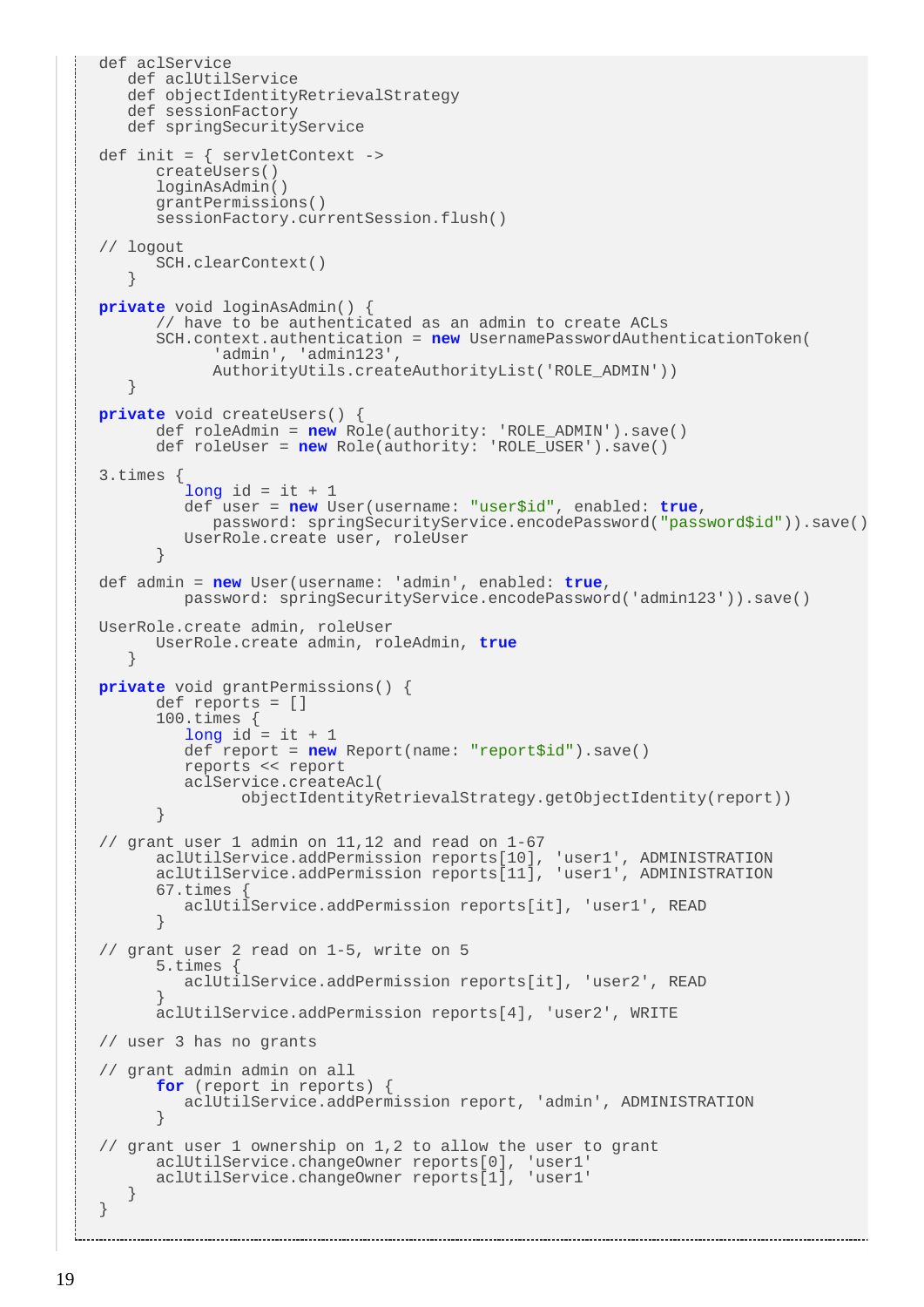And to have a UI to test with, let's create a Report controller and GSPs:

```
$ grails generate-all com.testacl.Report
```
But to use the controller, it will have to be reworked to use ReportService. It's a good idea to put create/edit/delete code in a transactional service, but in this case we need to move all database access service to ensure that appropriate access checks are made:

```
package com.testacl
import org.springframework.dao.DataIntegrityViolationException
import org.springframework.security.acls.model.Permission
import grails.plugins.springsecurity.Secured
@Secured(['ROLE_USER'])
class ReportController {
static defaultAction = 'list'
def reportService
def list = \{ params.max = Math.min(params.max ? params.int('max') : 10, 100)
       [reportInstanceList: reportService.list(params),
        reportInstanceTotal: reportService.count()]
    }
def create = \{ [reportInstance: new Report(params)]
 }
def save = \{ def report = reportService.create(params.name)
       if (!renderWithErrors('create', report)) {
          redirectShow "Report $report.id created", report.id
 }
    }
def show = \{ def report = findInstance()
       if (!report) return
[reportInstance: report]
 }
def edit = \{ def report = findInstance()
       if (!report) return
[reportInstance: report]
 }
def update = \{def report = findInstance()
       if (!report) return
reportService.update report, params.name
       if (!renderWithErrors('edit', report)) {
          redirectShow "Report $report.id updated", report.id
 }
    }
def delete = \{ def report = findInstance()
       if (!report) return
```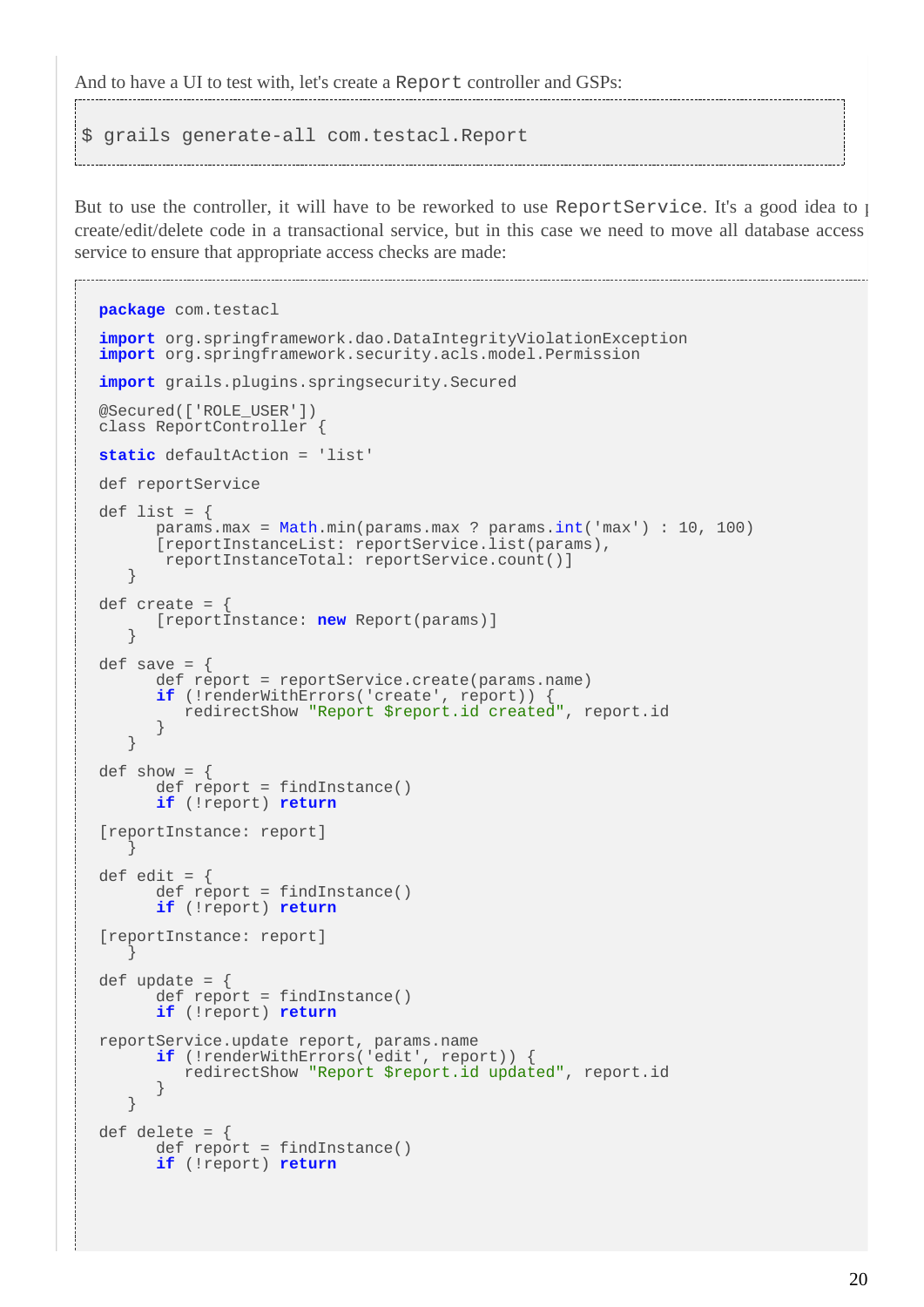```
try {
          reportService.delete report
          flash.message = "Report $params.id deleted"
          redirect action: list
 }
       catch (DataIntegrityViolationException e) {
          redirectShow "Report $params.id could not be deleted", params.id
 }
    }
def grant = \{def report = findInstance()
       if (!report) return
if (!request.post) {
          return [reportInstance: report]
 }
reportService.addPermission(report, params.recipient,
                params.int('permission'))
redirectShow "Permission $params.permission granted on Report $report.id " +
                    "to $params.recipient", report.id
    }
private Report findInstance() {
       def report = reportService.get(params.long('id'))
       if (!report) {
          flash.message = "Report not found with id $params.id"
      redirect action: list
 }
       report
    }
private void redirectShow(message, id) {
       flash.message = message
       redirect action: show, id: id
    }
private boolean renderWithErrors(String view, Report report) {
       if (report.hasErrors()) {
          render view: view, model: [reportInstance: report]
          return true
 }
       false
    }
}
```
Note that the controller is annotated to require either ROLE\_USER or ROLE\_ADMIN. Since services nothing to do with HTTP, when access is blocked you cannot be redirected to the login page as when you access a URL that requires an authentication. So you need to configure URLs with similar role requirements give the user a chance to attempt a login before calling secured service methods.

Finally, we'll make a few adjustments so errors are handled gracefully.

First, edit grails-app/conf/UrlMappings.groovy and add some error code mappings: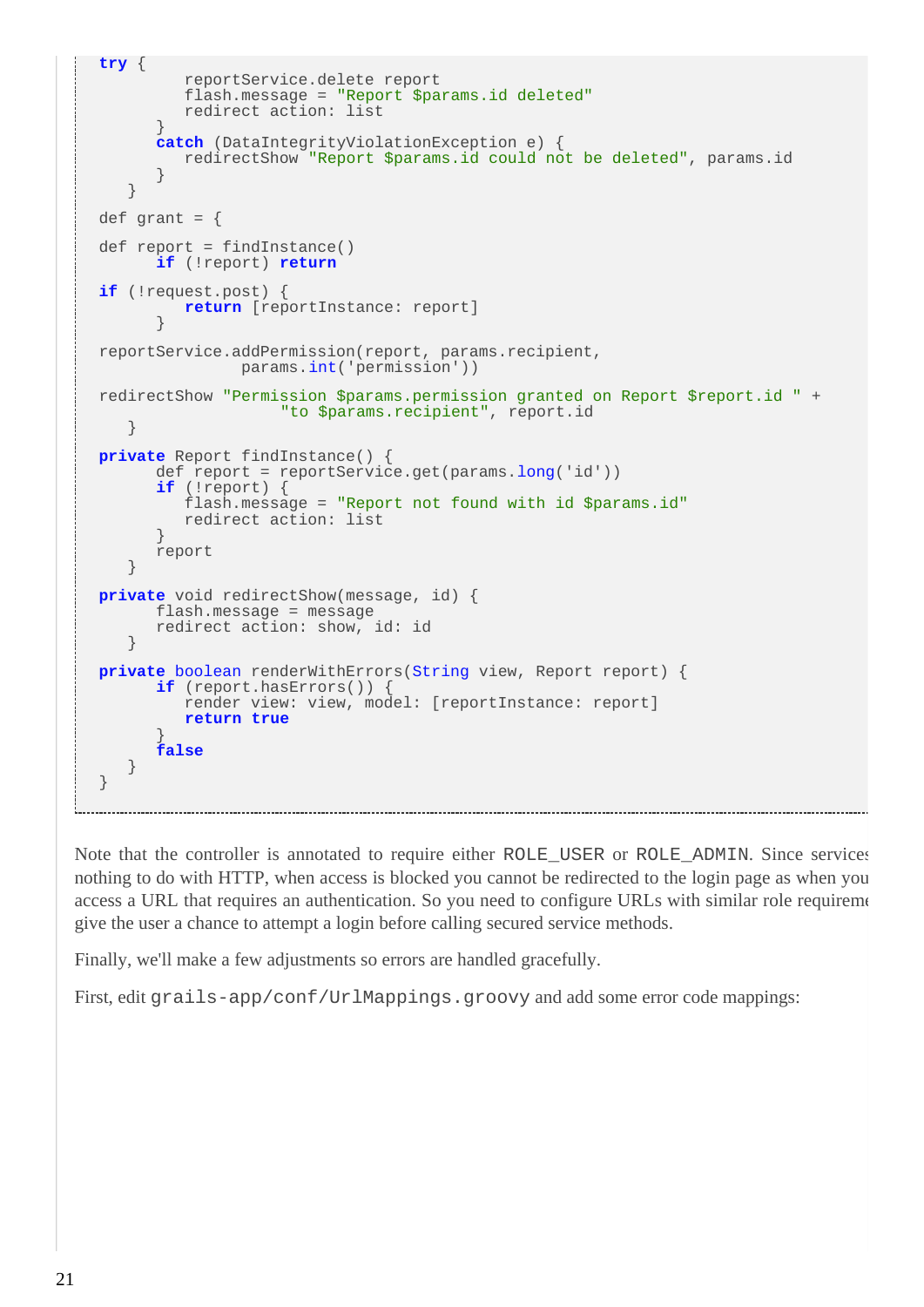```
import org.springframework.security.access.AccessDeniedException
import org.springframework.security.acls.model.NotFoundException
class UrlMappings {
static mappings = {
       "/$controller/$action?/$id?"{
          constraints {}
 }
"/"(view:"/index")
"403"(controller: "errors", action: "error403")
       "404"(controller: "errors", action: "error404")
       "500"(controller: "errors", action: "error500")
       "500"(controller: "errors", action: "error403",
             exception: AccessDeniedException)
       "500"(controller: "errors", action: "error403",
            exception: NotFoundException)
    }
}
```
Then create the ErrorsController that these reference:

\$ grails create-controller com.testacl.Errors

and add this code:

```
package com.testacl
import grails.plugins.springsecurity.Secured
@Secured(['permitAll'])
class ErrorsController {
def error403 = \{\}def error404 = \{\}def error500 = render view: '/error'
 }
}
```
and create the GSPs:

Add this to grails-app/views/errors/error403.gsp:

```
<html>
<head>
<title>Access denied!</title>
<meta name='layout' content='main' />
</head>
<body>
<h1>Access Denied</h1>
<p>We're sorry, but you are not authorized
    to perform the requested operation.</p>
</body>
</html>
```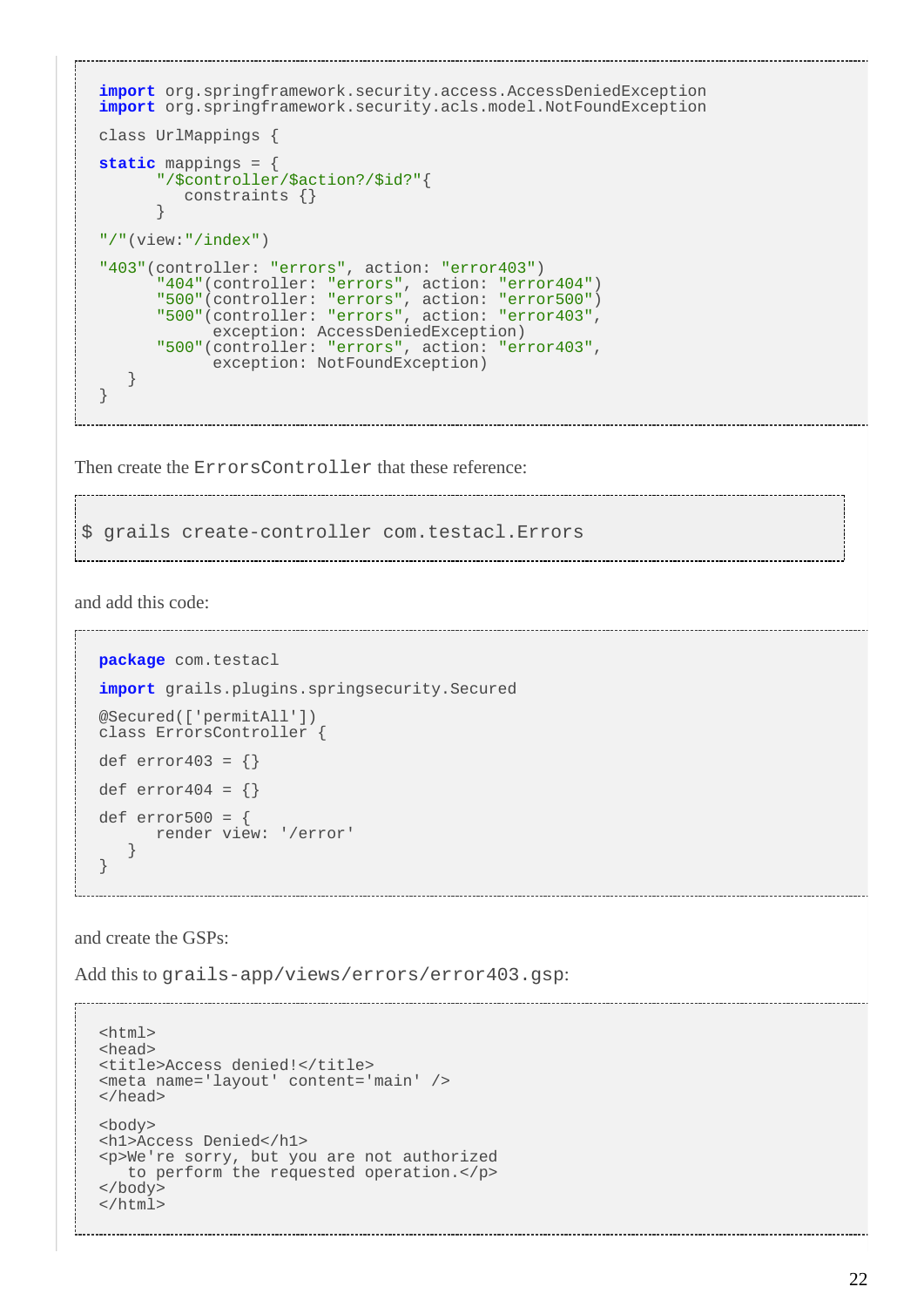and this to grails-app/views/errors/error404.gsp:

```
<html>
<head>
<title>Not Found</title>
<meta name='layout' content='main' />
</head>
<body>
<h1>Not Found</h1>
<p>We're sorry, but that page doesn't exist.</p>
</body>
</html>
```
#### **actionSubmit issues**

Grails has a convenient feature where it supports multiple submit actions per form. This is done by post the index action but with a special parameter that indicates which action to invoke. This is a problem in general for security since any URL rules for edit, delete, save, etc. will be bypassed. It's an even significant issue with ACLs because of the way that the access denied exception interacts with action Submit processing. If you don't make any adjustments for this, your users will see a blank page they attempt to submit a form and the action is disallowed. The solution is to remove action Submit b and replace them with regular submit buttons. This requires one form per button, and without adjusting the CSS the buttons will look differently than if they were in-line actionSubmit buttons, but that is fixable w appropriate CSS changes.

It's simple to adjust the actionSubmit buttons; in grails-app/views/report/show.gsp, r the two actionSubmit buttons with these two forms (maintain the g:message tags; the strings are hard-code to reduce clutter):

```
<div class="buttons">
     <g:form action='edit'>
         <g:hiddenField name="id" value="${reportInstance?.id}" />
         <span class="button">
             <g:submitButton class="edit" name="Edit" />
         </span>
     </g:form>
     <g:form action='delete'>
         <g:hiddenField name="id" value="${reportInstance?.id}" />
         <span class="button">
             <g:submitButton class="delete" name="Delete"
                              onclick="return confirm('Are you sure?');" />
         </span>
     </g:form>
</div>
```
In grails-app/views/report/edit.gsp, change the <form> tag to

<g:form action='update'>

and convert the update button to a regular submit button: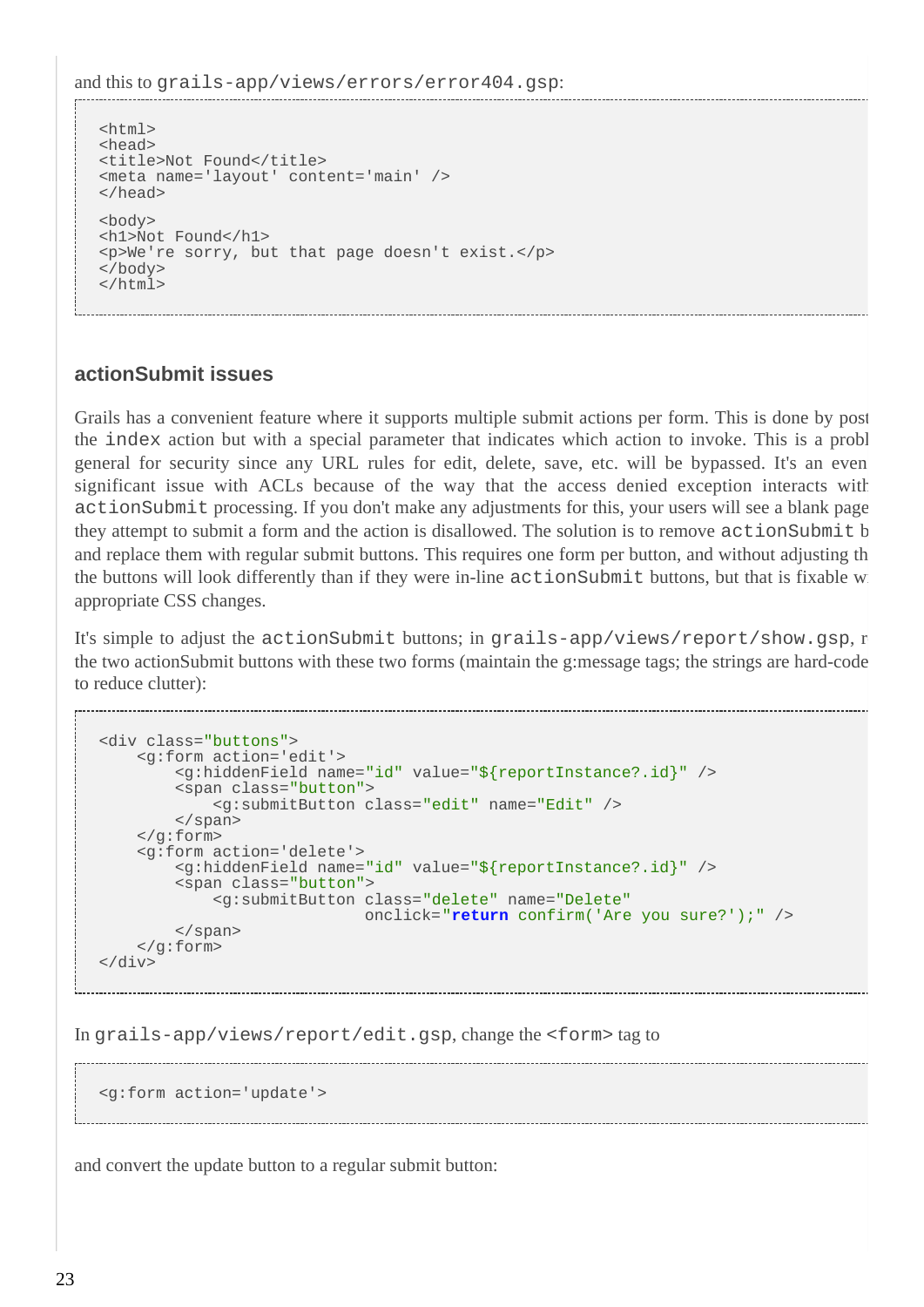```
<div class="buttons">
    <span class="button"><g:submitButton class="save" name="Update" /></span>
</div>
```
and move the delete button out of the form into its own form just below the main form:

```
<g:form action='delete'>
     <g:hiddenField name="id" value="${reportInstance?.id}" />
     <div class="buttons">
         <span class="button">
             <g:submitButton class="delete" name="Delete"
                             onclick="return confirm('Are you sure?');" />
         </span>
     </div>
</g:form>
```
list.gsp and show.gsp are fine as they are.

#### **Testing**

Now start the app:

\$ grails run-app

and open <http://localhost:8080/acltest/report/list>

Login as user1/password1 and you should see the first page of results. But if you click on page 7 or h you'll see that you can only see a subset of the Reports. This illustrates one issue with using ACLs to restrictionview access to instances; you would have to add joins in your query to the ACL database tables to accurate count of the total number of visible instances.

Click on any of the report instance links (e.g.  $\frac{http://localhost:8080/aclets/report/show/63)}{http://localhost:8080/aclets/report/show/63)}$  to verify that you view the instance. You can test that you have no view access to the filtered instances by navigating <http://localhost:8080/acltest/report/show/83>.

Verify that user1 has admin permission on report #11 by editing it and deleting it.

Verify that user 1 doesn't have admin permission on report #13 by trying to editing or delete it and you  $\epsilon$ see the error page when you submit the form.

Logout (by navigating to <http://localhost:8080/acltest/logout>) and login as user2/password2. You should see the first five reports. Verify that you can edit #5 but not any of the others, and that you can't delete any.

Finally. logout and login as admin/admin123. You should be able to view, edit, and delete all instances.